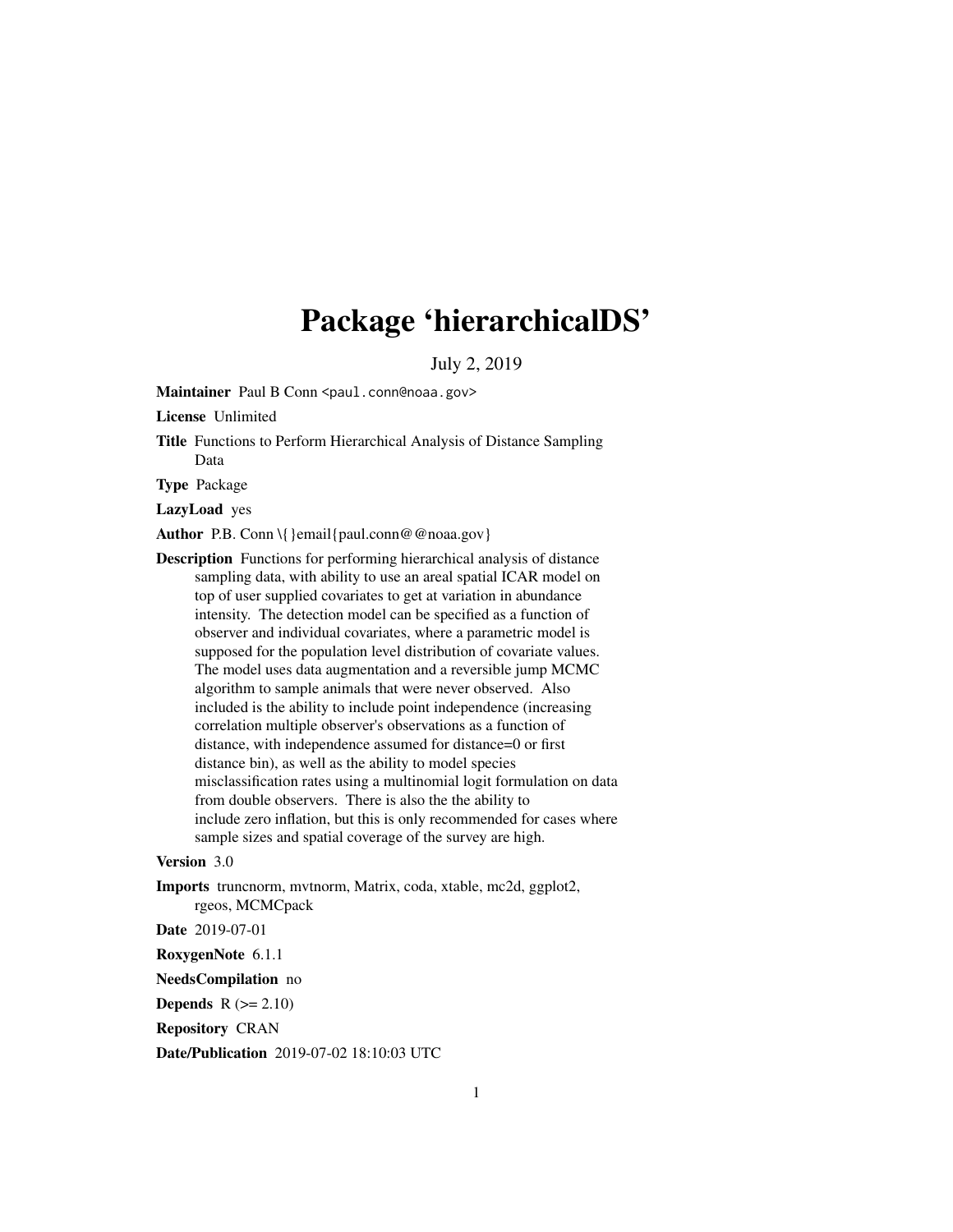## <span id="page-1-0"></span>R topics documented:

|       | $\overline{2}$ |
|-------|----------------|
|       | 3              |
|       | $\overline{4}$ |
|       | 5              |
|       | 6              |
|       | $\overline{7}$ |
|       | 8              |
|       | 8              |
|       | 12             |
|       | 13             |
|       | 14             |
|       | 14             |
|       | 17             |
|       | 18             |
|       | 19             |
|       | 19             |
|       | 20             |
|       | 21             |
|       | 21             |
|       | 22             |
|       | -22            |
|       | 23             |
|       | 23             |
|       | 24             |
|       | 24             |
|       | 25             |
|       | 26             |
|       | 26             |
|       | 27             |
|       |                |
| Index | 29             |

calc\_linex\_a *estimate optimal 'a' parameter for linex loss function*

### Description

estimate optimal 'a' parameter for linex loss function

#### Usage

```
calc_linex_a(Pred.G, Obs.G, min.a = 1e-05, max.a = 1)
```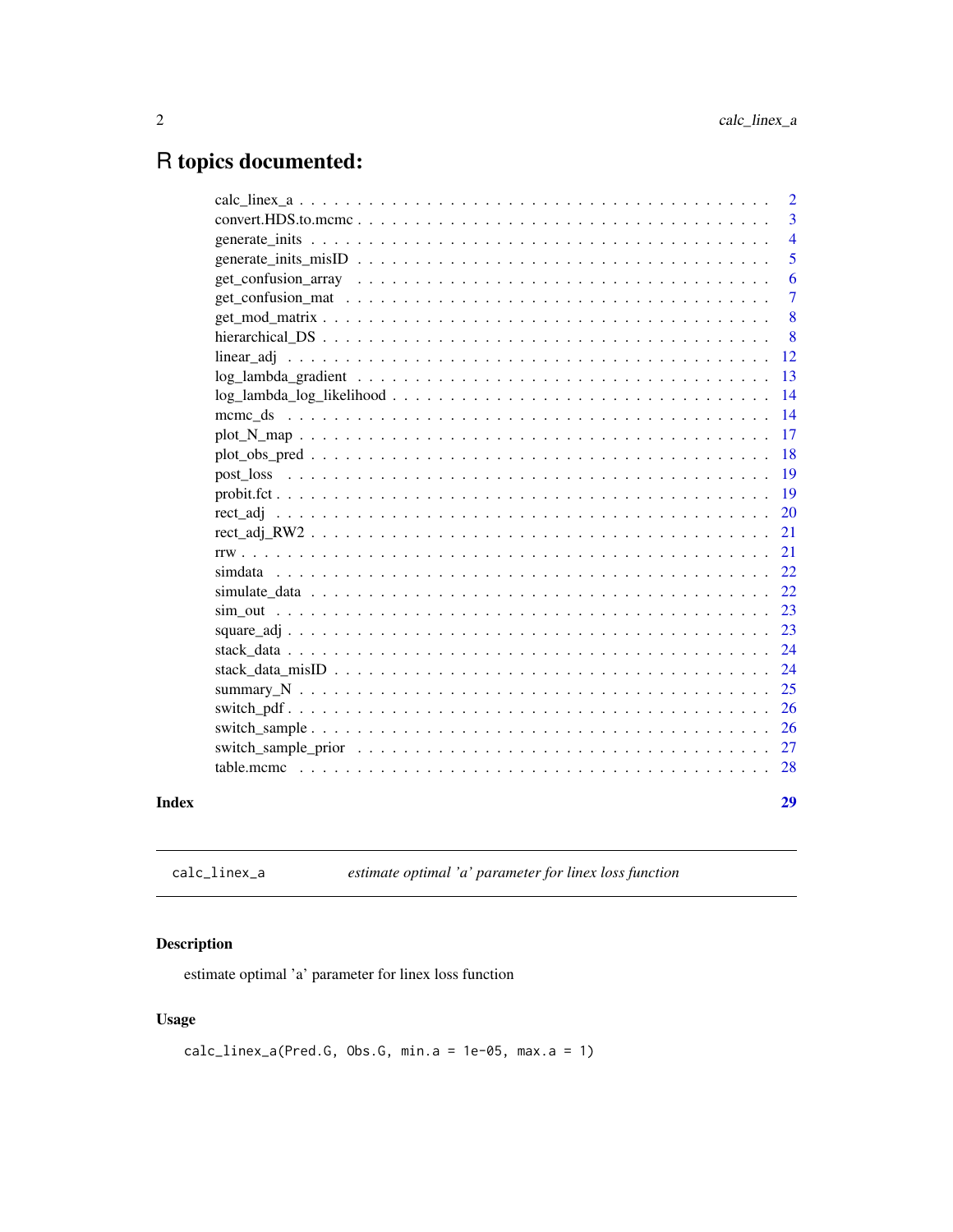#### <span id="page-2-0"></span>Arguments

| Pred.G | Predicted group abundance             |
|--------|---------------------------------------|
| Obs.G  | Observed group abundance              |
| min.a  | Minimum value for linex 'a' parameter |
| max.a  | Maximum value for linex 'a' parameter |

#### Value

The optimal tuning parameter for linex loss function as determined by minimum sum of squares

#### Author(s)

Paul B. Conn

| convert.HDS.to.mcmc | function to convert HierarchicalDS MCMC list vector (used in estima- |
|---------------------|----------------------------------------------------------------------|
|                     | tion) into an mcmc object (cf. coda package)                         |

#### Description

function to convert HierarchicalDS MCMC list vector (used in estimation) into an mcmc object (cf. coda package)

#### Usage

```
convert.HDS.to.mcmc(MCMC, N.hab.pois.par, N.hab.bern.par, n.ind.cov,
n.cov.cols, Hab.pois.names, Hab.bern.names, Det.names, Cov.names,
MisID.names, N.par.misID = NULL, misID.mat = NULL,
fix.tau.nu = FALSE, misID = TRUE, spat.ind = TRUE,
point.ind = TRUE)
```
#### Arguments

| <b>MCMC</b>      | list vector providing MCMC samples for each parameter type |
|------------------|------------------------------------------------------------|
|                  | $N.$ hab.pois.par see help for mcmc_ds.R                   |
|                  | N.hab.bern.par see help for mcmc ds.R                      |
| $n$ . ind. $cov$ | see help for mcmc_ds.R                                     |
| n.cov.cols       | number of columns in Cov.prior.parms matrix                |
|                  | Hab.pois.names see help for mcmc ds.R                      |
|                  | Hab.bern.names see help for mcmc_ds.R                      |
| Det.names        | see help for meme ds.R                                     |
| Cov.names        | see help for mcmc_ds.R                                     |
| MisID.names      | see help for mcmc_ds.R                                     |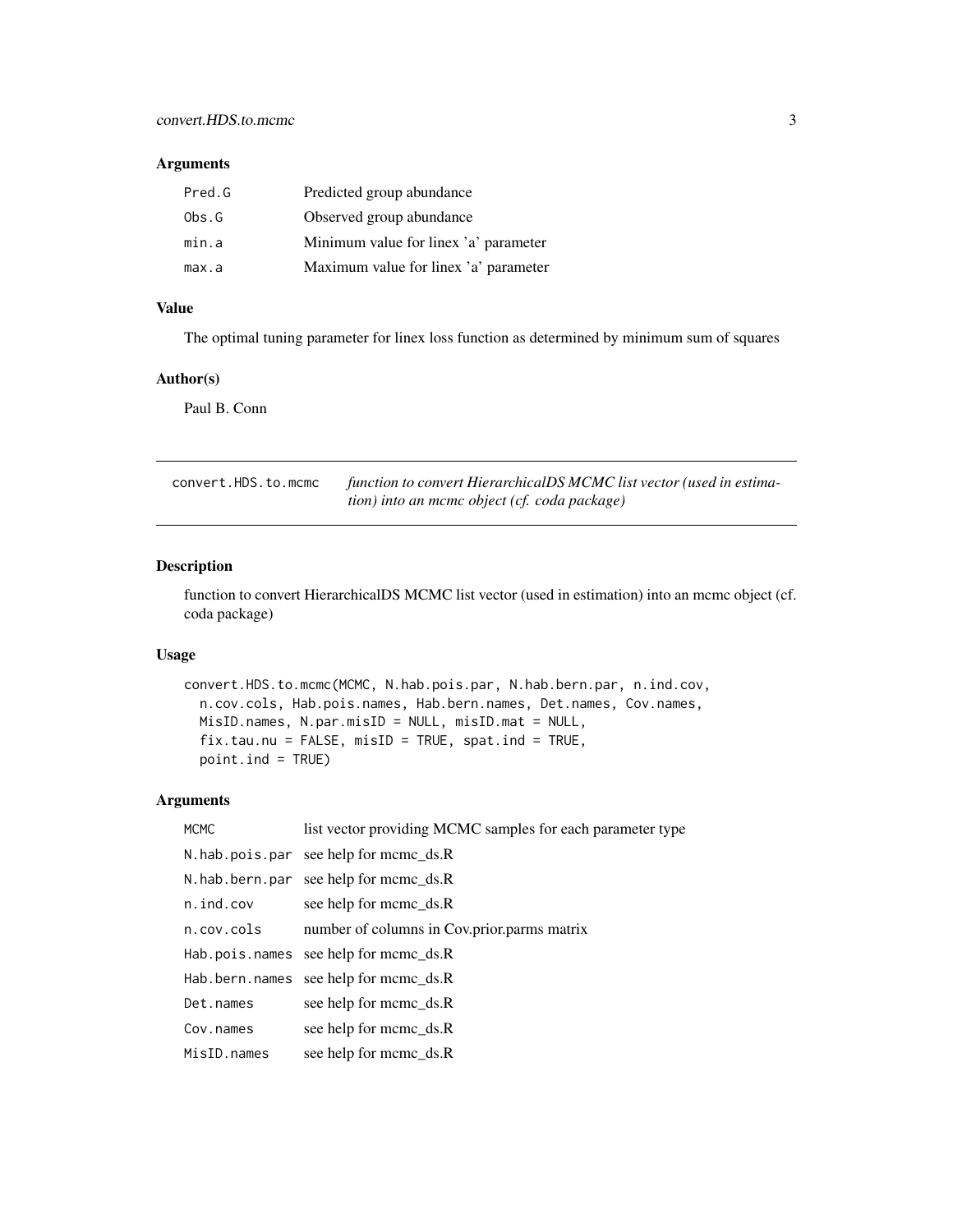<span id="page-3-0"></span>

| N.par.misID | see help for mcmc_ds.R |
|-------------|------------------------|
| misID.mat   | see help for mcmc_ds.R |
| fix.tau.nu  | see help for mcmc_ds.R |
| misID       | see help for mcmc_ds.R |
| spat.ind    | see help for mcmc_ds.R |
| point.ind   | see help for mcmc_ds.R |

#### Author(s)

Paul B. Conn

| generate_inits | generate initial values for MCMC chain if not already specified by |
|----------------|--------------------------------------------------------------------|
|                | user                                                               |

#### Description

generate initial values for MCMC chain if not already specified by user

#### Usage

```
generate_inits(DM.hab, DM.det, G.transect, Area.trans, Area.hab, Mapping,
point.ind, spat.ind, grp.mean)
```
#### Arguments

| DM.hab     | design matrix for habitat model                                              |
|------------|------------------------------------------------------------------------------|
| DM.det     | design matrix for detection model                                            |
| G.transect | a vector of the number of groups of animals in area covered by each transect |
| Area.trans | a vector giving the proportion of a strata covered by each transect          |
| Area.hab   | a vector of the relative areas of each strata                                |
| Mapping    | a vector mapping each transect to it's associated strata                     |
| point.ind  | is point independence assumed (TRUE/FALSE)                                   |
| spat.ind   | is spatial independence assumed? (TRUE/FALSE)                                |
| grp.mean   | pois1 parameter for group size                                               |

#### Value

a list of initial parameter values

#### Author(s)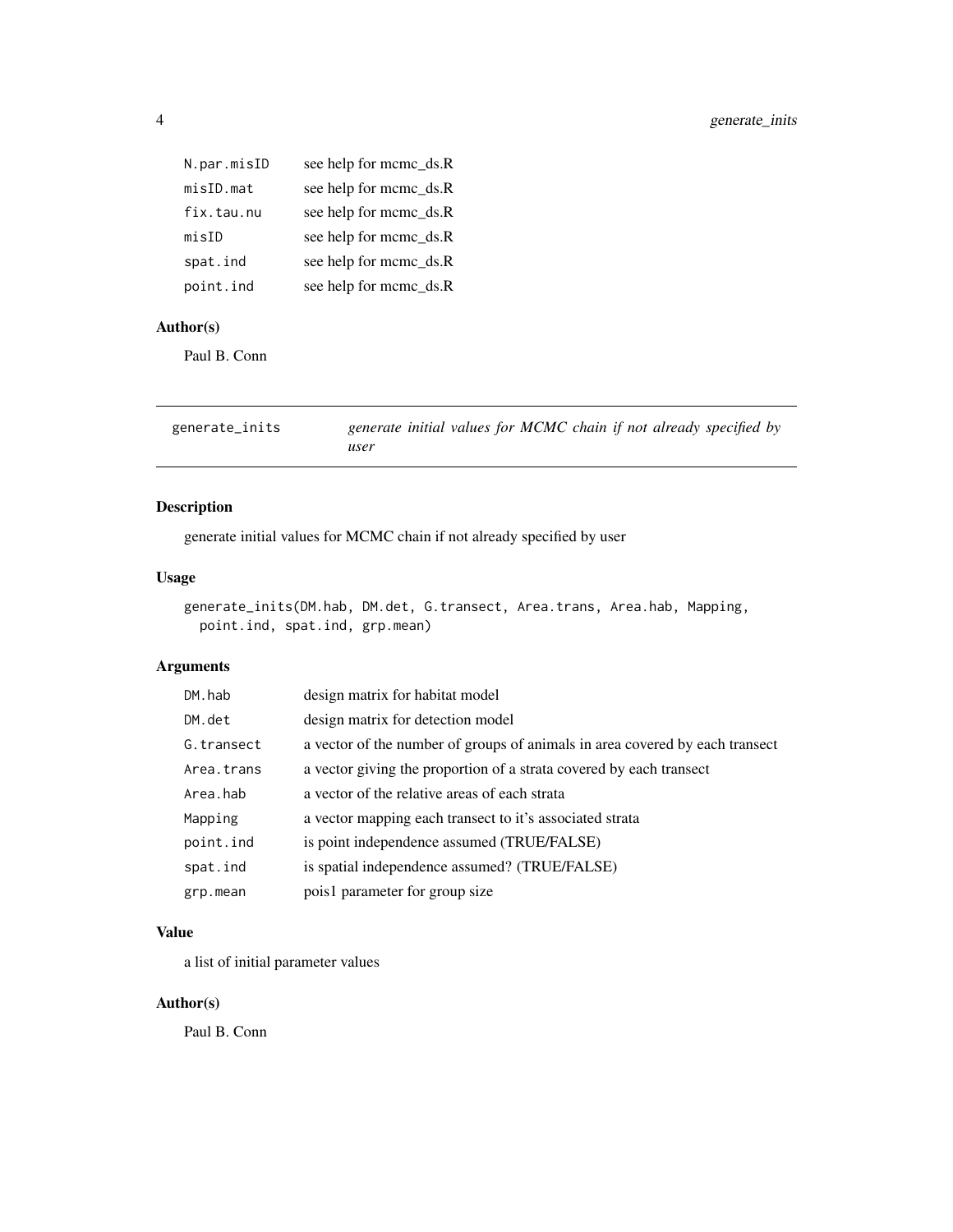<span id="page-4-0"></span>generate\_inits\_misID *generate initial values for misID model if not already specified by user*

#### Description

generate initial values for misID model if not already specified by user

#### Usage

```
generate_inits_misID(DM.hab.pois, DM.hab.bern, DM.det, N.hab.pois.par,
N.hab.bern.par, G.transect, Area.trans, Area.hab, Mapping, point.ind,
 spat.ind, grp.mean, misID, misID.mat, N.par.misID)
```
#### Arguments

| DM.hab.pois    | a list of design matrices for the Poisson habitat model (elements are named<br>sp1, sp2, etc.)                                            |
|----------------|-------------------------------------------------------------------------------------------------------------------------------------------|
| DM.hab.bern    | If a hurdle model, a list of design matrices for the Bernoulli habitat model (ele-<br>ments are named sp1,sp2, etc.) (NULL if not hurdle) |
| DM.det         | design matrix for detection model                                                                                                         |
| N.hab.pois.par | vector giving number of parameters in the Poisson habitat model for each species                                                          |
| N.hab.bern.par | vector giving number of parameters in the Bernoulli habitat model for each<br>species (NULL if not hurdle)                                |
| G.transect     | a matrix of the number of groups of animals in area covered by each transect;<br>each row gives a separate species                        |
| Area.trans     | a vector giving the proportion of a strata covered by each transect                                                                       |
| Area.hab       | a vector of the relative areas of each strata                                                                                             |
| Mapping        | a vector mapping each transect to it's associated strata                                                                                  |
| point.ind      | is point independence assumed (TRUE/FALSE)                                                                                                |
| spat.ind       | is spatial independence assumed? (TRUE/FALSE)                                                                                             |
| grp.mean       | a vector giving the pois1 parameter for group size (one entry for each species)                                                           |
| misID          | if TRUE, indicates that misidentification is incorporated into modeling                                                                   |
| misID.mat      | a matrix specifying which elements of the misID matrix are linked to model<br>equations                                                   |
| N.par.misID    | a vector giving the number of parameters for each misID model (in multinomial<br>logit space)                                             |

#### Value

a list of initial parameter values

#### Author(s)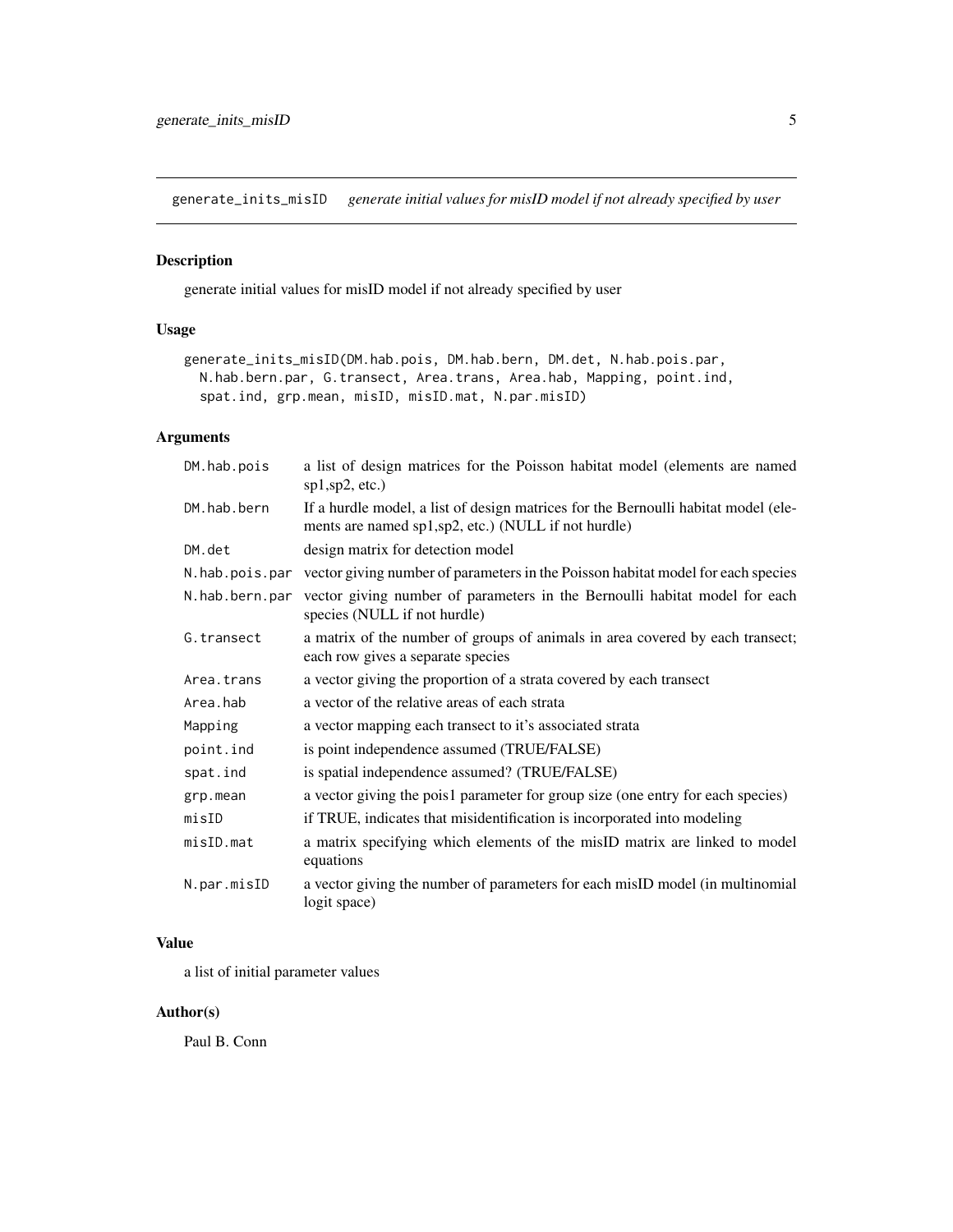<span id="page-5-0"></span>get\_confusion\_array *Fill confusion array - one confusion matrix for each individual (DEP-RECATED)*

#### Description

Fill confusion array - one confusion matrix for each individual (DEPRECATED)

#### Usage

```
get_confusion_array(Confuse, Cov = NULL, Beta, n.indiv, misID.mat,
misID.formulas, symm = TRUE)
```
#### Arguments

| Confuse    | An 3-dimensional array, with dimensions (# of individuals, # of rows in misID mat,<br># of cols of misID.mat)                                                                                                                                                                                       |
|------------|-----------------------------------------------------------------------------------------------------------------------------------------------------------------------------------------------------------------------------------------------------------------------------------------------------|
| Cov        | Data frame including all covariates for the misclassification model (individuals<br>are on rows)                                                                                                                                                                                                    |
| Beta       | A list where each entry is a vector giving the parameters of the misID model                                                                                                                                                                                                                        |
| n.indiv    | Integer giving the number of individuals                                                                                                                                                                                                                                                            |
| misID.math | With true state on rows and assigned state on column, each positive entry pro-<br>vides an index to misID models (i.e. what model to assume on multinomial<br>logit space); a 0 indicates an impossible assigment; a negative number desig-<br>nates which column is to be obtained via subtraction |
|            | misID. formulas A formula vector providing linear model-type formulas for each positive value<br>of misID.mat. If the same model is used in multiple columns it is assumed that<br>all fixed effects (except the intercept) are shared                                                              |
| symm       | if TRUE, symmetric classification probabilities are applied (e.g. $pi^12=pi^221$ )                                                                                                                                                                                                                  |
|            |                                                                                                                                                                                                                                                                                                     |

#### Value

A filled version of Confuse

#### Author(s)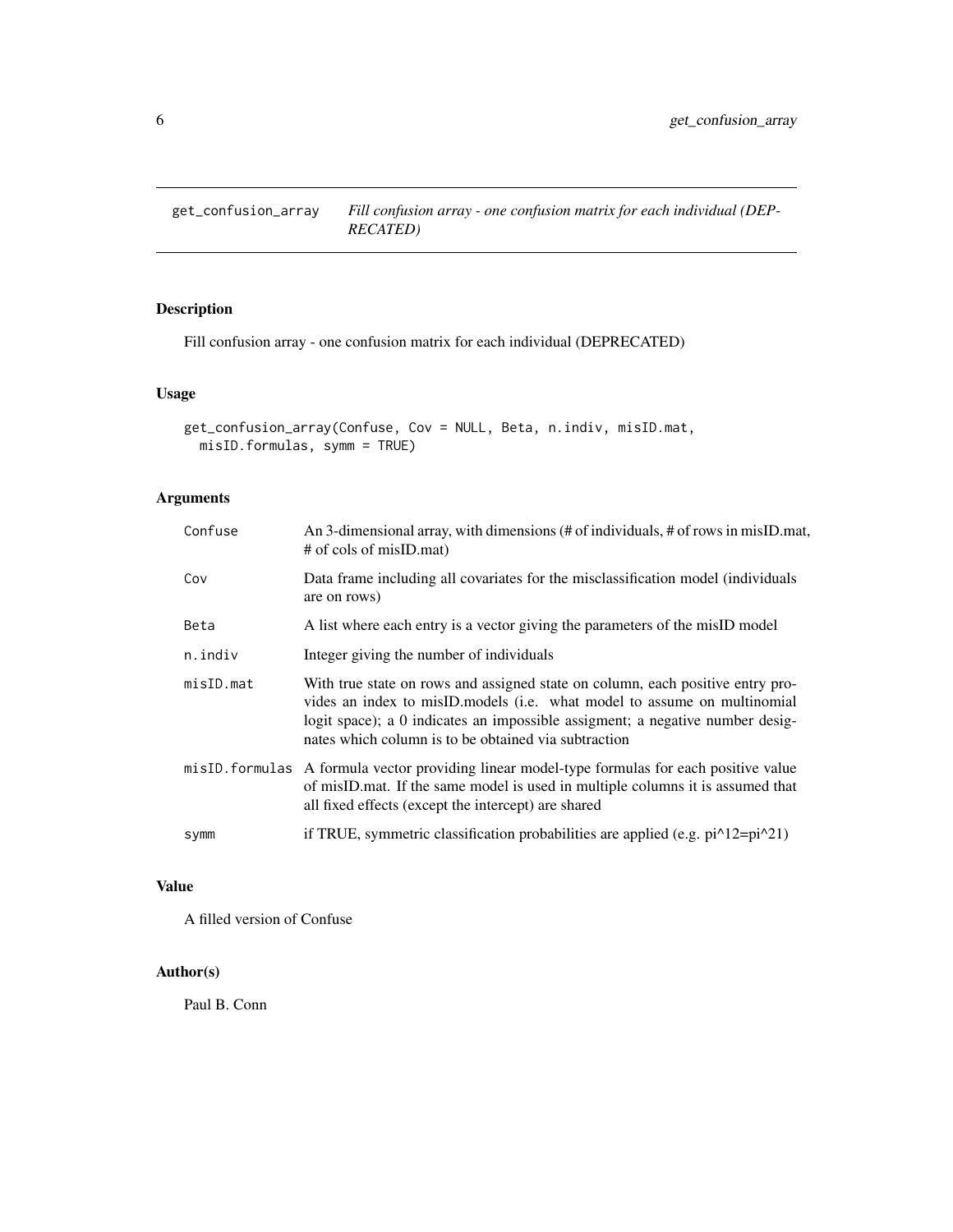<span id="page-6-0"></span>get\_confusion\_mat *Fill a list with confusion matrices for each record*

#### Description

Fill a list with confusion matrices for each record

#### Usage

```
get_confusion_mat(Cur.dat, Beta, misID.mat, misID.models,
misID.symm = TRUE, stacked.names, factor.ind, Levels)
```
#### Arguments

| Cur.dat        | Matrix giving data (records and covariates) - multiple rows can be given (e.g.<br>reflecting different observers)                                                                                                                                                                                   |
|----------------|-----------------------------------------------------------------------------------------------------------------------------------------------------------------------------------------------------------------------------------------------------------------------------------------------------|
| Beta           | A list where each entry is a vector giving the parameters of the misID model                                                                                                                                                                                                                        |
| misID.mat      | With true state on rows and assigned state on column, each positive entry pro-<br>vides an index to misID models (i.e. what model to assume on multinomial<br>logit space); a 0 indicates an impossible assigment; a negative number desig-<br>nates which column is to be obtained via subtraction |
| $misID_models$ | A formula vector providing linear model-type formulas for each positive value<br>of misID mat. If the same model is used in multiple columns it is assumed that<br>all fixed effects (except the intercept) are shared                                                                              |
| misID.symm     | if TRUE, symmetric classification probabilities are applied (e.g. $pi^12=pi^221$ )                                                                                                                                                                                                                  |
| stacked.names  | A character vector giving column names for the data                                                                                                                                                                                                                                                 |
| factor.ind     | An integer vector holding whehter each column of data is to be treated as nu-<br>meric or factor                                                                                                                                                                                                    |
| Levels         | A list, each entry of which corresponds to a column name for factor variables<br>and gives the possible levels of those factors                                                                                                                                                                     |

#### Value

A list of confusion matrices, one for each row in Cur.dat

#### Author(s)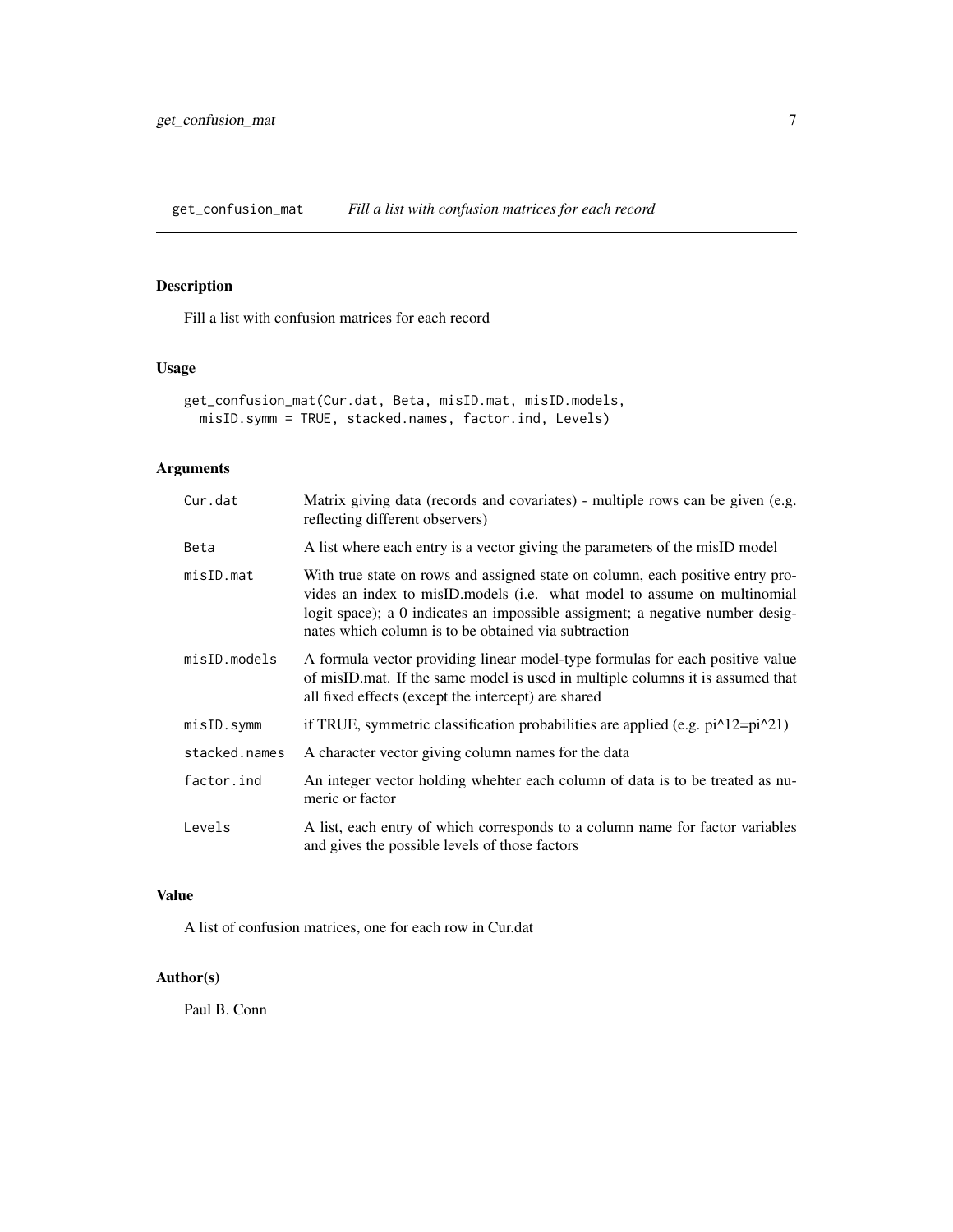<span id="page-7-0"></span>

#### Description

function to produce a design matrix given a dataset and user-specified formula object

#### Usage

```
get_mod_matrix(Cur.dat, stacked.names, factor.ind, Det.formula, Levels)
```
#### Arguments

| Cur.dat       | current dataset                                                                                 |
|---------------|-------------------------------------------------------------------------------------------------|
| stacked.names | column names for current dataset                                                                |
| factor.ind    | a list of indicator variables $(1 = factor/categorical variable, 0 = continuous vari-$<br>able) |
| Det.formula   | a formula object                                                                                |
| Levels        | A list object giving the number of levels for factor variables                                  |

#### Value

a design matrix

#### Author(s)

Paul B. Conn

| hierarchical_DS | Primary function for hierarchical, areal analysis of distance sampling<br>data (without movement). This function pre-processes data and calls |
|-----------------|-----------------------------------------------------------------------------------------------------------------------------------------------|
|                 | other functions to perform the analysis, and is the only function the<br>user needs to call themselves.                                       |

#### Description

Primary function for hierarchical, areal analysis of distance sampling data (without movement). This function pre-processes data and calls other functions to perform the analysis, and is the only function the user needs to call themselves.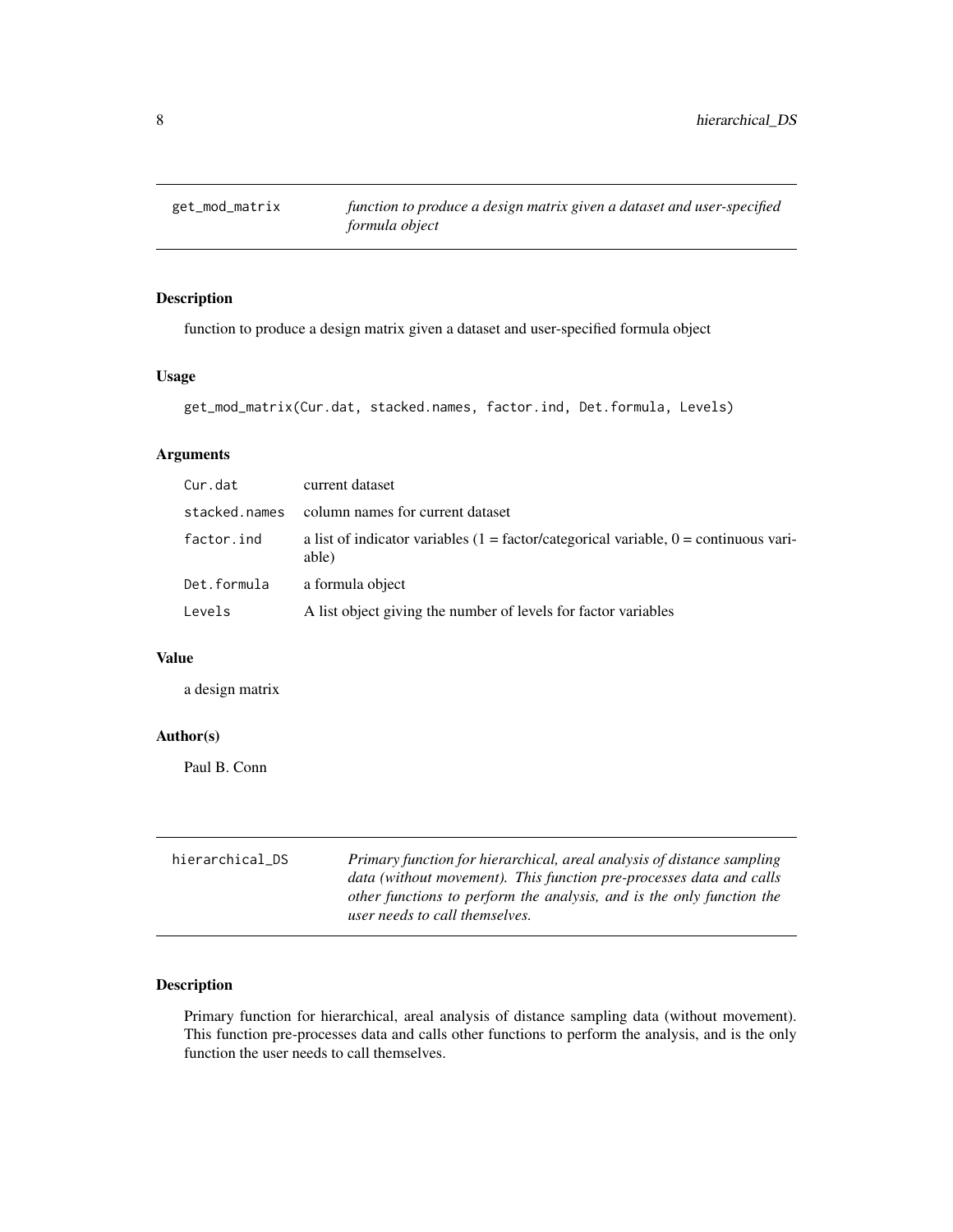#### hierarchical\_DS 9

#### Usage

```
hierarchical_DS(Dat, Adj, Area.hab = 1, Mapping, Area.trans, Observers,
Bin.length, Hab.cov, Obs.cov, Hab.pois.formula,
Hab.bern.formula = NULL, Det.formula, detect = TRUE, Cov.prior.pdf,
Cov.prior.parms, Cov.prior.fixed, Cov.prior.n, n.obs.cov = 0,
pol.eff = c(1:2), ZIP = FALSE, point.ind = TRUE,
 spat.ind = FALSE, last.ind = FALSE, cor.const = FALSE,
 fix.tau.nu = FALSE, srr = TRUE, srr.tol = 0.5, misID = FALSE,
misID.models = NULL, misID.mat = NULL, misID.symm = TRUE,
 Inits = NULL, grps = FALSE, M, Control, adapt = TRUE, Prior.pars,
post.loss = TRUE)
```
#### Arguments

| Dat              | A data frame with the following columns: (1)transect ID; (2)match number cur-<br>rently, a maximum of 2 observers on each transect; (3)(Observer ID); (4)(Obser-<br>vation $(0/1)$ ; (5) Observed species (integer - the max integer being 'unknown'<br>if applicable) [NOTE: modeled as factor, but need to be input as integers to ac-<br>count for unknown species observations] (6-x)(Observer covariates); (things like<br>survey conditions or observer skill; things that don't change during a transect.<br>Note these also need to be provided in Obs.cov) $(x+1)$ (Distance; if all integers,<br>assumed to be discrete bins; if continuous, assumed standardized to $(0,1)$ in-<br>terval); $(x+2-?)$ (Group size and other individual covariates thought to influence<br>detection; if group size is one of them, it's assumed to be column $x+2$ ); Note that<br>column names can be used to tag covariates, and that object types (e.g. numeric,<br>factor) will be preserved in analysis |
|------------------|---------------------------------------------------------------------------------------------------------------------------------------------------------------------------------------------------------------------------------------------------------------------------------------------------------------------------------------------------------------------------------------------------------------------------------------------------------------------------------------------------------------------------------------------------------------------------------------------------------------------------------------------------------------------------------------------------------------------------------------------------------------------------------------------------------------------------------------------------------------------------------------------------------------------------------------------------------------------------------------------------------|
| Adj              | Adjacency matrix for habitat cells (diagonal matrix implies spatial indepen-<br>dence)                                                                                                                                                                                                                                                                                                                                                                                                                                                                                                                                                                                                                                                                                                                                                                                                                                                                                                                  |
| Area.hab         | A vector giving the area of each geographical strata (default is equal area)                                                                                                                                                                                                                                                                                                                                                                                                                                                                                                                                                                                                                                                                                                                                                                                                                                                                                                                            |
| Mapping          | A vector giving the habitat cell id number for each transect                                                                                                                                                                                                                                                                                                                                                                                                                                                                                                                                                                                                                                                                                                                                                                                                                                                                                                                                            |
| Area.trans       | A vector giving the effective area covered by each transect as fraction of total<br>area in the strata it is located                                                                                                                                                                                                                                                                                                                                                                                                                                                                                                                                                                                                                                                                                                                                                                                                                                                                                    |
| Observers        | A (2 x number of transects) matrix giving the observers IDs that were present<br>for each transect (the 2nd row is to contain NAs if only 1 observer was present)                                                                                                                                                                                                                                                                                                                                                                                                                                                                                                                                                                                                                                                                                                                                                                                                                                       |
| Bin.length       | If distances are binned, this vector gives the relative length of each distance bin<br>(vector must sum to one)                                                                                                                                                                                                                                                                                                                                                                                                                                                                                                                                                                                                                                                                                                                                                                                                                                                                                         |
| Hab.cov          | A data.frame object giving covariates thought to influence abundance intensity<br>at strata level; column names index individual covariates                                                                                                                                                                                                                                                                                                                                                                                                                                                                                                                                                                                                                                                                                                                                                                                                                                                             |
| Obs.cov          | A (max # of observers $X \#$ of transects $X \#$ of observer covariates) size array<br>giving observer covariate values for each transect flown                                                                                                                                                                                                                                                                                                                                                                                                                                                                                                                                                                                                                                                                                                                                                                                                                                                         |
| Hab.pois.formula |                                                                                                                                                                                                                                                                                                                                                                                                                                                                                                                                                                                                                                                                                                                                                                                                                                                                                                                                                                                                         |
|                  | A list of formulas (one for each species) giving the specific model for Pois-<br>son abundance intensity at the strata level (e.g., ~Vegetation+Latitude) for each<br>species                                                                                                                                                                                                                                                                                                                                                                                                                                                                                                                                                                                                                                                                                                                                                                                                                           |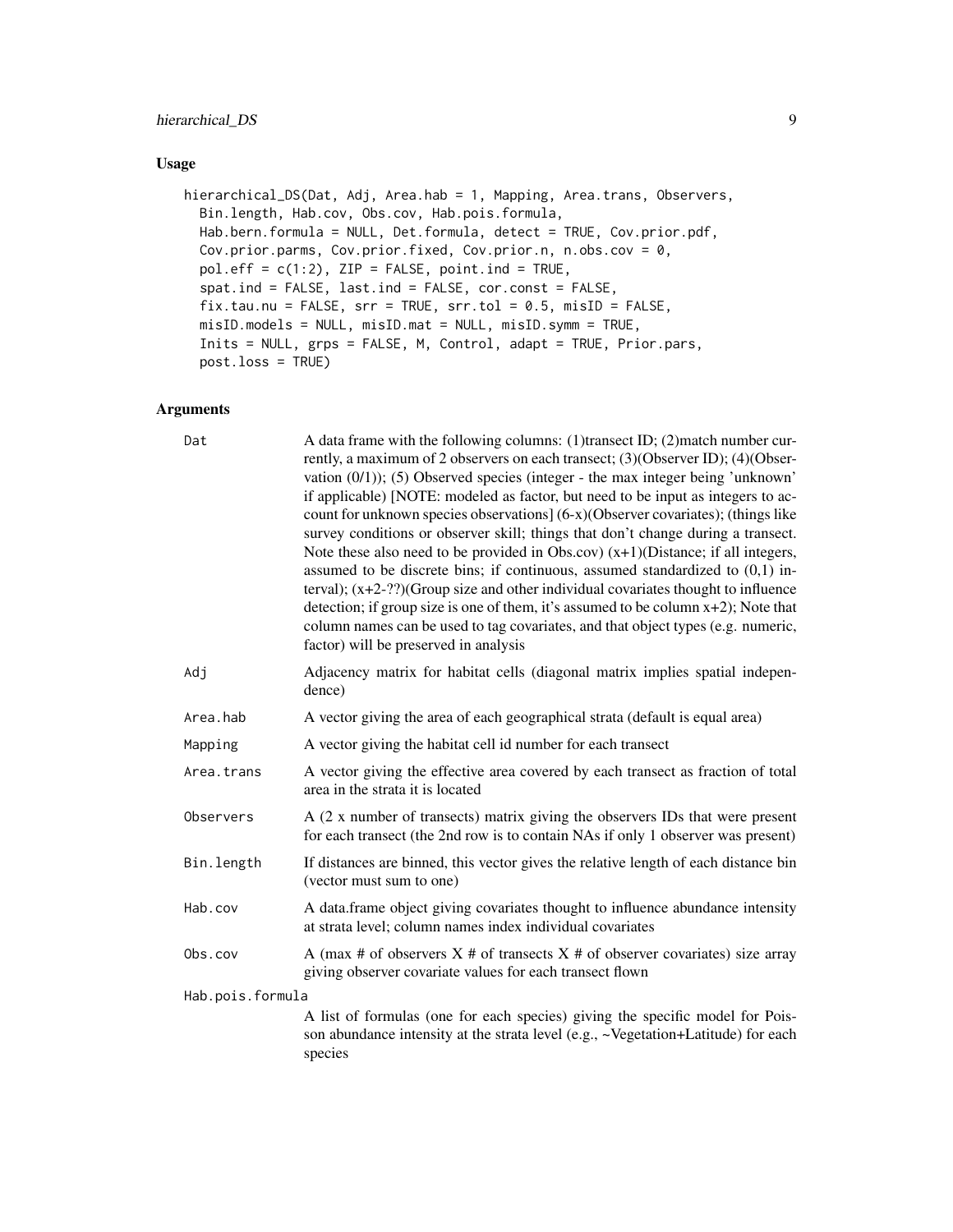| Hab.bern.formula |                                                                                                                                                                                                                                                                                                                                                                                                                                                                                                                                                                                                                                                                                                                                                                                                                                                                                                                                                                                                                                                                                                                                                                                                                                                                                                                                                                                                                                    |
|------------------|------------------------------------------------------------------------------------------------------------------------------------------------------------------------------------------------------------------------------------------------------------------------------------------------------------------------------------------------------------------------------------------------------------------------------------------------------------------------------------------------------------------------------------------------------------------------------------------------------------------------------------------------------------------------------------------------------------------------------------------------------------------------------------------------------------------------------------------------------------------------------------------------------------------------------------------------------------------------------------------------------------------------------------------------------------------------------------------------------------------------------------------------------------------------------------------------------------------------------------------------------------------------------------------------------------------------------------------------------------------------------------------------------------------------------------|
|                  | If ZIP=TRUE, a list of formulas (one for each species) giving the specific model<br>for the zero component for abundance intensity at the strata level (e.g., ~Vege-<br>tation+Latitude) for each species                                                                                                                                                                                                                                                                                                                                                                                                                                                                                                                                                                                                                                                                                                                                                                                                                                                                                                                                                                                                                                                                                                                                                                                                                          |
| Det.formula      | A formula giving the model for detection probability (e.g. ~Distance+Group+Visibility+Observer).<br>Note that there are several "reserved" variable names. "Distance", "Observer",<br>"Species", and "Group" are reserved variable names.                                                                                                                                                                                                                                                                                                                                                                                                                                                                                                                                                                                                                                                                                                                                                                                                                                                                                                                                                                                                                                                                                                                                                                                          |
| detect           | If TRUE (the default), detectability is estimated; if FALSE, assumes detection<br>probability is 1.0 (i.e. a strip transect with perfect detection).                                                                                                                                                                                                                                                                                                                                                                                                                                                                                                                                                                                                                                                                                                                                                                                                                                                                                                                                                                                                                                                                                                                                                                                                                                                                               |
| Cov.prior.pdf    | If individual covariates are provided, this character matrix gives the form of the<br>prior pdfs for each covariate current possibilities are "poisson", "pois1", "poisson_ln", "pois1_ln",<br>and "bernoulli". "pois1" is 1+x where x~poisson; "poisson_ln" and "pois1_ln"<br>are lognormal poisson models that incorporate overdispersion. Note the dimen-<br>sion of this matrix are $(\#$ species $X \#$ of covariates)                                                                                                                                                                                                                                                                                                                                                                                                                                                                                                                                                                                                                                                                                                                                                                                                                                                                                                                                                                                                        |
| Cov.prior.parms  |                                                                                                                                                                                                                                                                                                                                                                                                                                                                                                                                                                                                                                                                                                                                                                                                                                                                                                                                                                                                                                                                                                                                                                                                                                                                                                                                                                                                                                    |
|                  | A $(s X k X n)$ array where s is the number of species, n is the number of indi-<br>vidual covariates (other than distance), and k is the maximum number of param-<br>eters considered for a single covariate (NAs can be used to fill this matrix out<br>for covariate priors that have <k a="" cov.prior.fixed="1" for="" given<br="" if="" parameters).="">entry, the prior parameters supplied in each column apply to the prior pdf itself,<br/>and are treated as fixed. If Cov.prior.fixed=0, the model will attempt to esti-<br/>mate the posterior distribution of model parameters, given hyperpriors. In this<br/>case, it is actually the hyperpriors that are being specified. For "poisson", and<br/>"pois1", it is assumed that lambda~gamma(alpha,beta), so alpha and beta must<br/>be supplied. For "poisson_ln", and "pois1_ln", the model is lambda_i=exp(theta<br/>+ epsilon_i), where epsilon_i has a <math>N(0, sigma^2)</math> distribution) so it is priors for<br/>theta and sigma that are specified (in that order). Theta is assumed to have a nor-<br/><math>mal(mu,s^2)</math> distribution, and sigma is assumed to have a uniform<math>(0,a)</math> distribu-<br/>tion; thus, priors are specified for these models as (mu,s, and a). For Bernoulli<br/>covariates, the prior is assumed to be <math>Beta(a,b)</math>, so two values must be supplied<br/><math>(a</math> and <math>b)</math>.</k> |
| Cov.prior.fixed  |                                                                                                                                                                                                                                                                                                                                                                                                                                                                                                                                                                                                                                                                                                                                                                                                                                                                                                                                                                                                                                                                                                                                                                                                                                                                                                                                                                                                                                    |
|                  | An indicator matrix specifying which (if any) individual covariate distributions<br>should be fixed during estimation                                                                                                                                                                                                                                                                                                                                                                                                                                                                                                                                                                                                                                                                                                                                                                                                                                                                                                                                                                                                                                                                                                                                                                                                                                                                                                              |
| Cov.prior.n      | An $(\#$ species $X \#$ indiv. covariates) matrix giving the number of parameters in<br>each covariate pdf                                                                                                                                                                                                                                                                                                                                                                                                                                                                                                                                                                                                                                                                                                                                                                                                                                                                                                                                                                                                                                                                                                                                                                                                                                                                                                                         |
| n.obs.cov        | Number of observer covariates (e.g., seat position, visibility, etc.)                                                                                                                                                                                                                                                                                                                                                                                                                                                                                                                                                                                                                                                                                                                                                                                                                                                                                                                                                                                                                                                                                                                                                                                                                                                                                                                                                              |
| pol.eff          | For continuous distance, which polynomial degrees to model (default is $c(1:2)$ ;<br>an intercept is always estimated when "Distance" is listed in "Det.formula")                                                                                                                                                                                                                                                                                                                                                                                                                                                                                                                                                                                                                                                                                                                                                                                                                                                                                                                                                                                                                                                                                                                                                                                                                                                                  |
| ZIP              | If TRUE, estimate ZIP model for abundance that includes a Bernoulli model for<br>zeros and a Poisson $+1$ model for positive values (default is FALSE)                                                                                                                                                                                                                                                                                                                                                                                                                                                                                                                                                                                                                                                                                                                                                                                                                                                                                                                                                                                                                                                                                                                                                                                                                                                                             |
| point.ind        | Estimate a correlation parameter for detection probability that's an increasing<br>function of distance?                                                                                                                                                                                                                                                                                                                                                                                                                                                                                                                                                                                                                                                                                                                                                                                                                                                                                                                                                                                                                                                                                                                                                                                                                                                                                                                           |
| spat.ind         | If TRUE, assumes spatial independence (no spatial random effects on abundance<br>intensity) default is FALSE                                                                                                                                                                                                                                                                                                                                                                                                                                                                                                                                                                                                                                                                                                                                                                                                                                                                                                                                                                                                                                                                                                                                                                                                                                                                                                                       |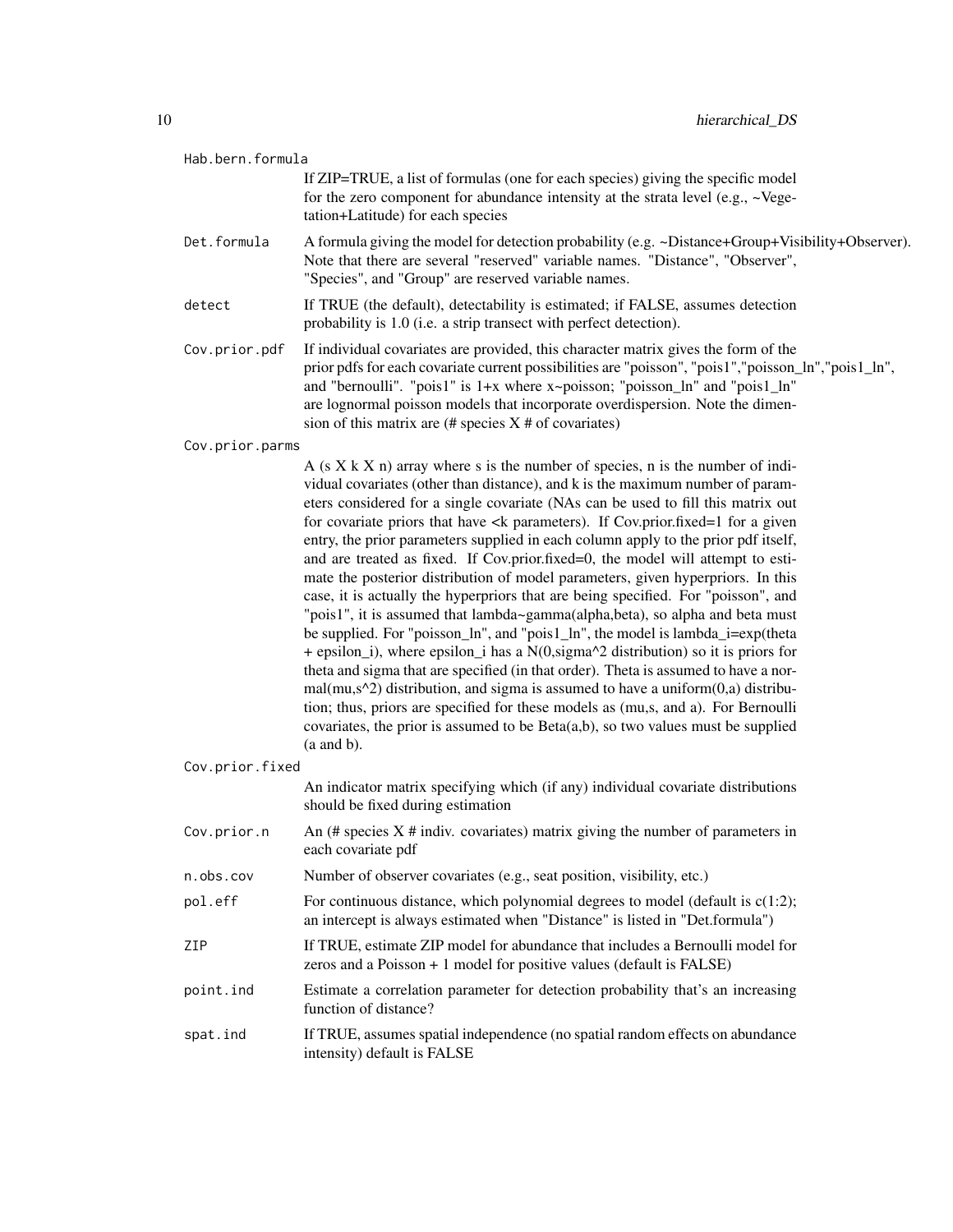| last.ind     | If point independence is modeled (point.ind=TRUE), last.ind=TRUE will set<br>observer covariance to zero for the greatest distance and maximal correlation in<br>first bin (default is FALSE)                                                                                                                                                                                                                                                                                                                                                                                                                                                                                                                                                                                                                                                                                                                                                                                                                                                                                                                                                                                                                                                                                                                                                 |
|--------------|-----------------------------------------------------------------------------------------------------------------------------------------------------------------------------------------------------------------------------------------------------------------------------------------------------------------------------------------------------------------------------------------------------------------------------------------------------------------------------------------------------------------------------------------------------------------------------------------------------------------------------------------------------------------------------------------------------------------------------------------------------------------------------------------------------------------------------------------------------------------------------------------------------------------------------------------------------------------------------------------------------------------------------------------------------------------------------------------------------------------------------------------------------------------------------------------------------------------------------------------------------------------------------------------------------------------------------------------------|
| cor.const    | If TRUE, forces estimates of correlation associated with point independence<br>to be positive if last.ind==FALSE or negative if last.ind==TRUE (default is<br>FALSE)                                                                                                                                                                                                                                                                                                                                                                                                                                                                                                                                                                                                                                                                                                                                                                                                                                                                                                                                                                                                                                                                                                                                                                          |
| fix.tau.nu   | If TRUE, fixes tau.nu during estimation (the value to fix it to can be provided in<br>"Inits")                                                                                                                                                                                                                                                                                                                                                                                                                                                                                                                                                                                                                                                                                                                                                                                                                                                                                                                                                                                                                                                                                                                                                                                                                                                |
| srr          | If TRUE, uses spatially retricted regression, where smoothing occurs on resid-<br>uals and all spatial effects are orthogonal to the linear predictors (by default,<br>analysis is limited to the highest 50 eigenvalues of the decomposition of the<br>residual projection matrix to reduce computing time)                                                                                                                                                                                                                                                                                                                                                                                                                                                                                                                                                                                                                                                                                                                                                                                                                                                                                                                                                                                                                                  |
| srr.tol      | Threshold eigenvalue level for SRR; only eigenvectors with higher eigenvalues<br>than srr.tol are included in SRR formulation (default is $0.5$ )                                                                                                                                                                                                                                                                                                                                                                                                                                                                                                                                                                                                                                                                                                                                                                                                                                                                                                                                                                                                                                                                                                                                                                                             |
| misID        | If TRUE, updates species for observed animals and estimates misID parameters                                                                                                                                                                                                                                                                                                                                                                                                                                                                                                                                                                                                                                                                                                                                                                                                                                                                                                                                                                                                                                                                                                                                                                                                                                                                  |
| misID.models | A formula vector providing linear model-type formulas for each positive value<br>of misID.mat.                                                                                                                                                                                                                                                                                                                                                                                                                                                                                                                                                                                                                                                                                                                                                                                                                                                                                                                                                                                                                                                                                                                                                                                                                                                |
| misID.mat    | With true state on rows and assigned state on column, each positive entry pro-<br>vides an index to misID.models (i.e. what model to assume on multinomial<br>logit space); a 0 indicates an impossible assigment; a negative number desig-<br>nates which column is to be obtained via subtraction                                                                                                                                                                                                                                                                                                                                                                                                                                                                                                                                                                                                                                                                                                                                                                                                                                                                                                                                                                                                                                           |
| misID.symm   | If TRUE, the constraint pi^ilj=pi^jli is implemented; in this case, entries for pi^jli<br>are all assumed to be given a '-1' in misID.mat                                                                                                                                                                                                                                                                                                                                                                                                                                                                                                                                                                                                                                                                                                                                                                                                                                                                                                                                                                                                                                                                                                                                                                                                     |
| Inits        | An (optional) list object providing initial values for model parameters, with the<br>following objects: "hab.pois": Initial values for habitat linear predictor parame-<br>ters for poisson model; "hab.bern": If ZIP=TRUE, initial values for habitat linear<br>predictor parameters for bernoulli zero model; "det": Initial values for detection<br>model (includes distance, observer, env. variables, and individual covariates);<br>"cor.par": If point.ind==TRUE, this is an initial value for the correlation param-<br>eter (which must be in $(0,1)$ ); "Nu": Gives log(lambda) for each spatial strata;<br>"Eta.pois": If spat.ind==FALSE, spatial random effects for Poisson abundance<br>model; one for each cell and for each species "Eta.bern": If spat.ind==FALSE &<br>ZIP=TRUE, spatial random effects for Bernoulli abundance model; one for each<br>cell and for each species "tau.eta.pois": If spat.ind==FALSE, precision for spa-<br>tial ICAR model(s) for the Poisson component "tau.eta.bern": If spat.ind==FALSE<br>& ZIP=TRUE, precision for spatial ICAR model(s) for the Bernoulli component<br>"tau.nu": Precision for Nu (overdispersion relative to the Poisson distribution)<br>One need not specify an initial value for all parameter types (if less are specified,<br>the others are generated randomly) |
| grps         | If FALSE, detections are assumed to all be of individual animals                                                                                                                                                                                                                                                                                                                                                                                                                                                                                                                                                                                                                                                                                                                                                                                                                                                                                                                                                                                                                                                                                                                                                                                                                                                                              |
| M            | Matrix with species-specific rows giving maximum possible value for number<br>of groups present in each transect (in practice just set high enough that values at<br>M and above are never sampled during MCMC) and can be fine tuned as needed                                                                                                                                                                                                                                                                                                                                                                                                                                                                                                                                                                                                                                                                                                                                                                                                                                                                                                                                                                                                                                                                                               |
| Control      | A list object including the following objects: "iter": number of MCMC it-<br>erations; "burnin": number of MCMC burnin iterations; "thin": if specified,                                                                                                                                                                                                                                                                                                                                                                                                                                                                                                                                                                                                                                                                                                                                                                                                                                                                                                                                                                                                                                                                                                                                                                                      |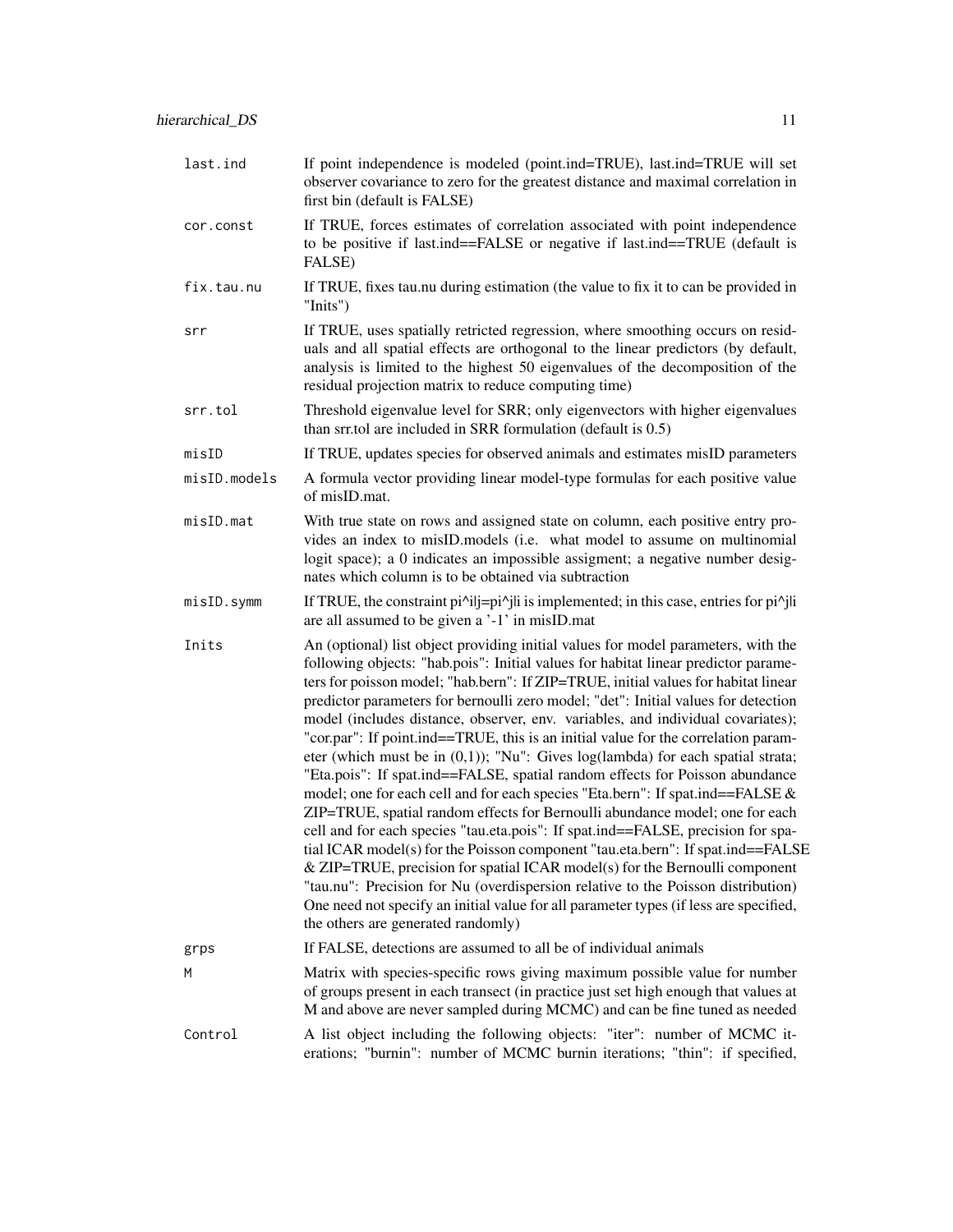<span id="page-11-0"></span>

|            | how many iterations to skip between recorded posterior samples; "adapt": if<br>adapt==TRUE, this gives the number of additional MCMC iterations should be<br>performed to adapt MCMC proposals to optimal ranges prior to final MCMC<br>run; "MH.cor": Metropolis-hastings tuning parameter for updating the correla-<br>tion parameter (if point.ind==TRUE); "MH.nu": MH tuning parameters for Nu<br>parameters (dimension = # species $X \#$ of unique strata sampled) "RJ.N": A<br>matrix giving the maximum number of additions and deletions proposed in an<br>iteration of the RJMCMC algorithm for each species (row) and each transect<br>(column) "iter.fix.N": Number of iterations to skip RJMCMC step at beginning<br>of estimation (useful for cases when estimation is unstable) |
|------------|------------------------------------------------------------------------------------------------------------------------------------------------------------------------------------------------------------------------------------------------------------------------------------------------------------------------------------------------------------------------------------------------------------------------------------------------------------------------------------------------------------------------------------------------------------------------------------------------------------------------------------------------------------------------------------------------------------------------------------------------------------------------------------------------|
| adapt      | If adapt==TRUE, run an additional Control\$adapt number of MCMC iterations<br>to optimize MCMC proposal distributions prior to primary MCMC                                                                                                                                                                                                                                                                                                                                                                                                                                                                                                                                                                                                                                                    |
| Prior.pars | A list object giving parameters of prior distribution. Includes the following ob-<br>jects "a.eta": alpha parameter for prior precision of spatial process (assumed<br>Gamma(a.eta,b.eta)) "b.eta": beta parameter for prior precision of spatial pro-<br>cess (assumed Gamma(a.eta,b.eta)) "a.nu": alpha parameter for prior precision<br>of overdispersion process (assumed Gamma(a.nu,b.nu)) "b.nu": beta parame-<br>ter for prior precision of overdispersion process (assumed Gamma(a.nu,b.nu))<br>"beta.tau": prior precision for regression coefficients (assumed Normal(0,(beta.tau*X'X)^(-<br>1)                                                                                                                                                                                      |
| post.loss  | If TRUE, calculates observed values and posterior predictions for detection data<br>to use with posterior predictive loss functions                                                                                                                                                                                                                                                                                                                                                                                                                                                                                                                                                                                                                                                            |

#### Value

returns a list with the following objecs: MCMC: A list object containing posterior samples; Accept: A list object indicating the number of proposals that were accepted for parameters updated via Metropolis-Hastings; Control: A list object giving MCMC tuning parameters (which are updated if the 'adapt' alorithm is used)

#### Author(s)

Paul B. Conn <paul.conn@noaa.gov>

#### Examples

print("example analysis included in the script example\_analysis.R")

linear\_adj *Produce an adjacency matrix for a vector*

#### Description

Produce an adjacency matrix for a vector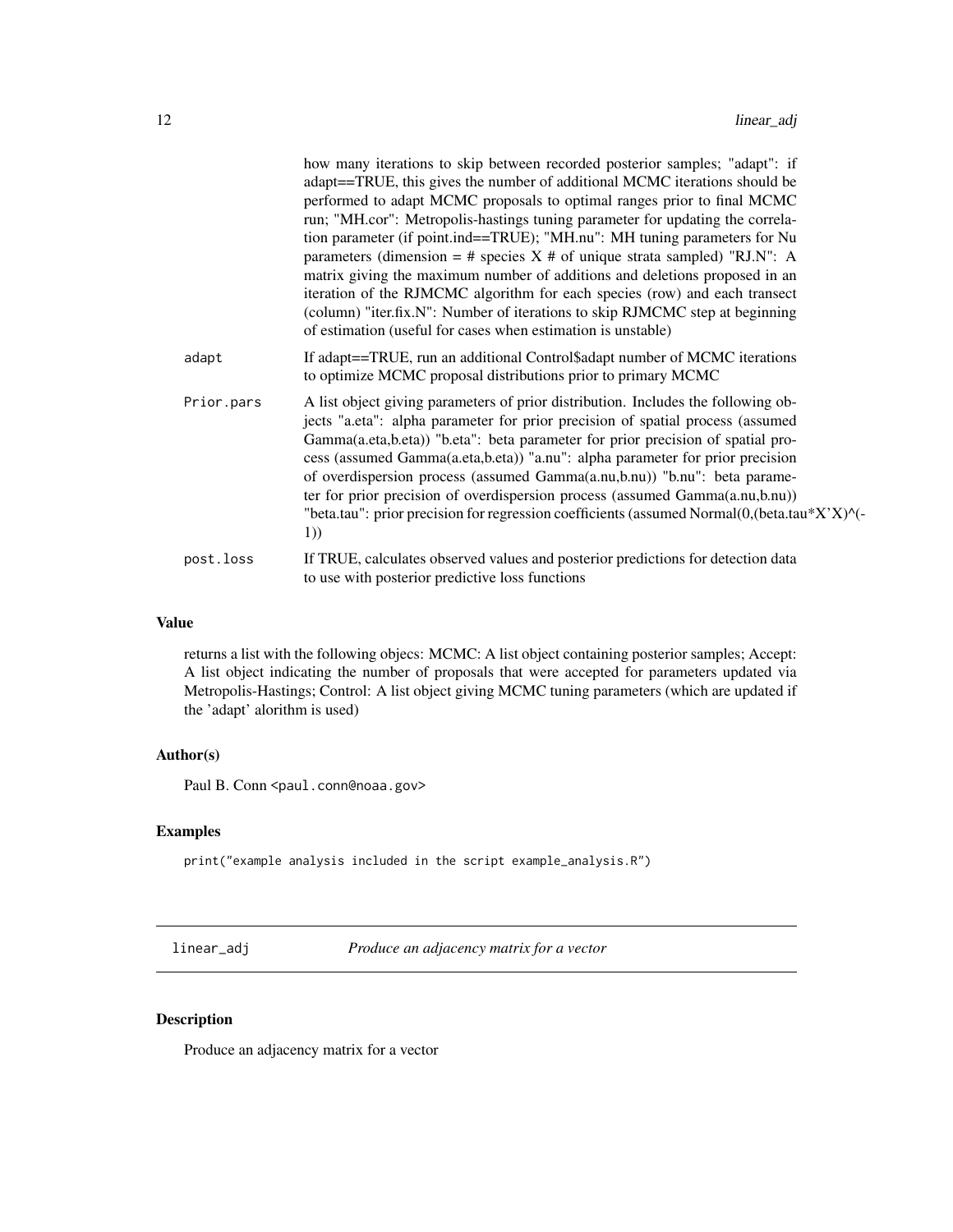#### <span id="page-12-0"></span>log\_lambda\_gradient 13

#### Usage

linear\_adj(x)

#### Arguments

x length of vector

#### Value

adjacency matrix

#### Author(s)

Paul Conn

log\_lambda\_gradient *compute the first derivative of log\_lambda likelihood component for Langevin-Hastings*

#### Description

compute the first derivative of log\_lambda likelihood component for Langevin-Hastings

#### Usage

log\_lambda\_gradient(Mu, Nu, Sampled, Area, N, var.nu)

#### Arguments

| Mu      | expected value for all cells                                                    |
|---------|---------------------------------------------------------------------------------|
| Nu      | current observed valus (all cells)                                              |
| Sampled | Vector giving the cell identities for all sampled cells                         |
| Area    | Proportional area of each sampled cell that is covered by one or more transects |
| N.      | number of groups in each transect                                               |
| var.nu  | variance of the overdispersion process                                          |

#### Value

a gradient value

#### Author(s)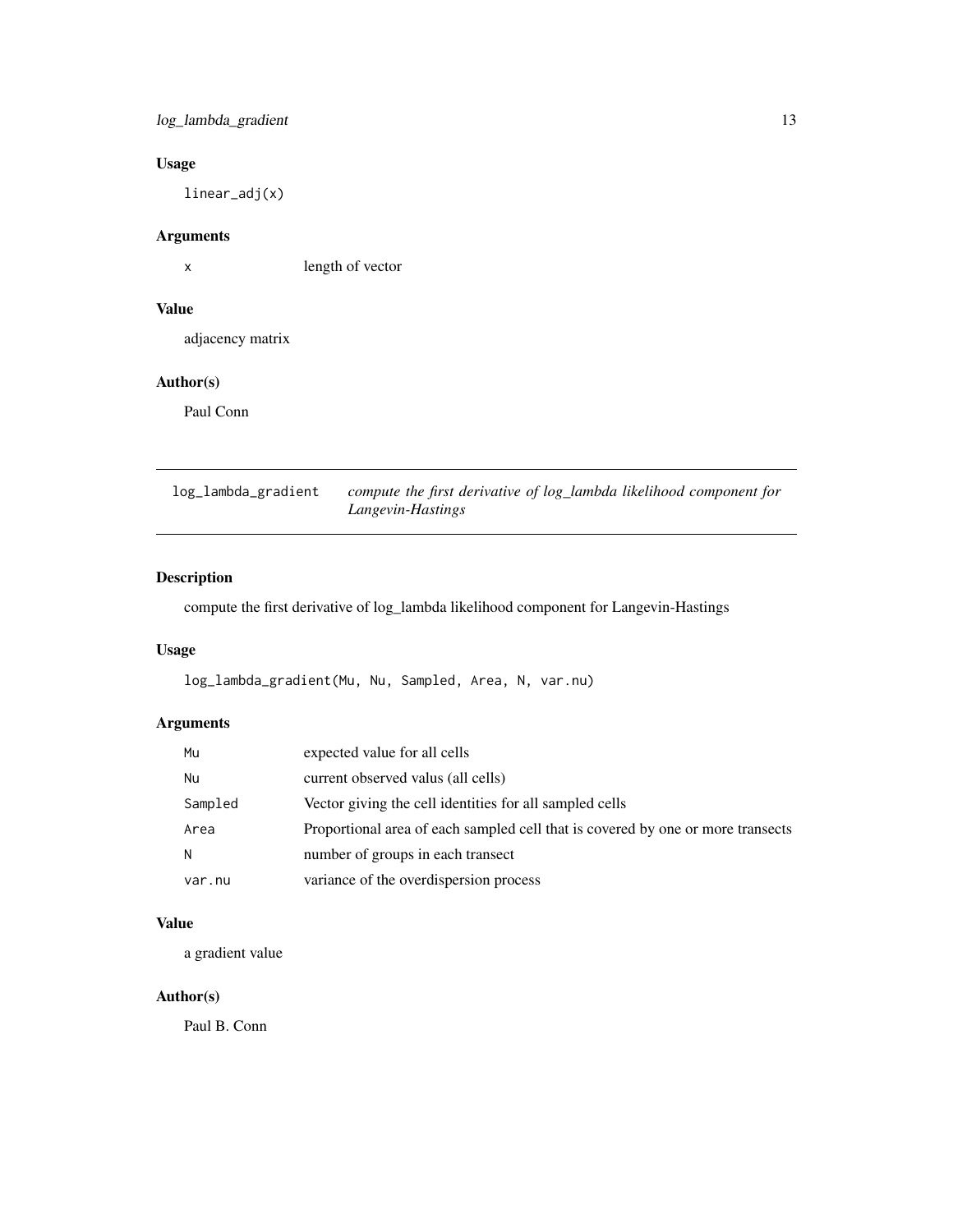<span id="page-13-0"></span>log\_lambda\_log\_likelihood

*compute the likelihood for nu parameters*

#### Description

compute the likelihood for nu parameters

#### Usage

```
log_lambda_log_likelihood(Log.lambda, DM, Beta, Eta = 0, SD, N, Sampled,
Area)
```
#### Arguments

| Log.lambda | Log of poisson intensities for total areas sampled in each sampled strata |
|------------|---------------------------------------------------------------------------|
| DM         | the design matrix                                                         |
| Beta       | linear predictor parameters for the log of abundance intensity            |
| Eta        | a vector of spatial random effects                                        |
| SD         | standard deviation of the overdispersion process                          |
| Ν          | a vector giving the current iteration's number of groups in the area      |
| Sampled    | Index for which cells were actually sampled                               |
| Area       | Total area sampled in each sampled cell                                   |

#### Value

the log likelihood associated with the data and the current set of parameters

#### Author(s)

Paul B. Conn

mcmc\_ds *Function for MCMC analysis*

#### Description

Function for MCMC analysis

#### Usage

```
mcmc_ds(Par, Data, cur.iter, adapt, Control, DM.hab.pois,
DM.hab.bern = NULL, DM.det, Q, Prior.pars, Meta)
```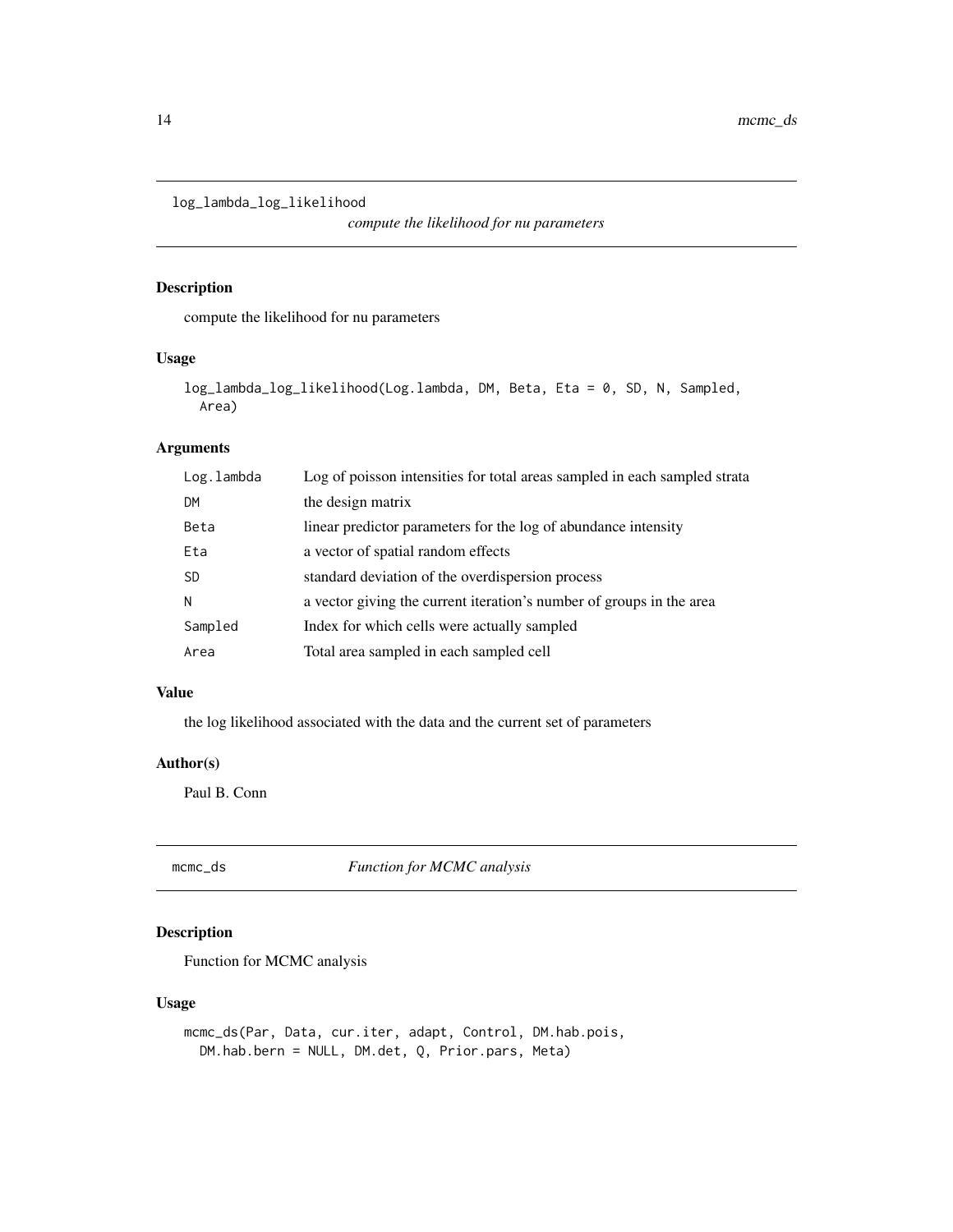#### mcmc\_ds 15

#### Arguments

| Par         | A list comprised of the following parameters: "det": a vector giving the cur-<br>rent iteration's linear model parameters for the detection model; "hab.pois": a<br>vector giving the current iteration's linear model parameters for Poisson abun-<br>dance intensity; each row gives parameters for a particular species "hab.bern":<br>a vector giving the current iteration's linear model parameters for Bernoulli<br>part of ZIP model for abundance (if Meta\$ZIP=TRUE) "cor": a correlation pa-<br>rameter for detections that's an increasing function of distance (correlation at<br>the maximum distance); "Nu": a vector giving the log of the abundance in-<br>tensity for each strata; "Eta.pois": If Meta\$spat.ind==FALSE, spatial random<br>effects for Poisson abundance model; one for each cell and for each species<br>"Eta.bern": If Meta\$spat.ind==FALSE & Meta\$ZIP=TRUE, spatial random ef-<br>fects for Bernoulli abundance model; one for each cell and for each species<br>"tau.eta.pois": If Meta\$spat.ind==FALSE, precision for spatial ICAR model(s)<br>for the Poisson component "tau.eta.bern": If Meta\$spat.ind==FALSE & Meta\$ZIP=TRUE,<br>precision for spatial ICAR model(s) for the Bernoulli component "tau.nu": Pre-<br>cision for Nu (overdispersion relative to the Poisson distribution) "G": a vector<br>giving the number of groups of animals in each strata; "N": a vector giving the<br>number of animals in each strata "MisID": a list, each entry i of which is a vec-<br>tor holding the parameters for the ith misID model "Cov.par": an $(n.\text{species } X \text{ n})$<br>X n.ind.cov) array holding parameters of individual covariate distributions. |
|-------------|--------------------------------------------------------------------------------------------------------------------------------------------------------------------------------------------------------------------------------------------------------------------------------------------------------------------------------------------------------------------------------------------------------------------------------------------------------------------------------------------------------------------------------------------------------------------------------------------------------------------------------------------------------------------------------------------------------------------------------------------------------------------------------------------------------------------------------------------------------------------------------------------------------------------------------------------------------------------------------------------------------------------------------------------------------------------------------------------------------------------------------------------------------------------------------------------------------------------------------------------------------------------------------------------------------------------------------------------------------------------------------------------------------------------------------------------------------------------------------------------------------------------------------------------------------------------------------------------------------------------------------------------------------------------------------------------------------------------|
| Data        | A four dimensional array; the first dimension gives species, the second gives<br>the transect, the third indexes a (possible) observation, and the fourth dimen-<br>sion gives observations and covariates associated with a given animal. These<br>final columns are: Observer ID, Y(observation=0/1), Observed species, Obs co-<br>variates, Distance, Ind covariates                                                                                                                                                                                                                                                                                                                                                                                                                                                                                                                                                                                                                                                                                                                                                                                                                                                                                                                                                                                                                                                                                                                                                                                                                                                                                                                                            |
| cur.iter    | Number of iterations to run                                                                                                                                                                                                                                                                                                                                                                                                                                                                                                                                                                                                                                                                                                                                                                                                                                                                                                                                                                                                                                                                                                                                                                                                                                                                                                                                                                                                                                                                                                                                                                                                                                                                                        |
| adapt       | If adapt==TRUE, run MCMC in adapt mode, optimizing MCMC proposal dis-<br>tributions prior to primary MCMC                                                                                                                                                                                                                                                                                                                                                                                                                                                                                                                                                                                                                                                                                                                                                                                                                                                                                                                                                                                                                                                                                                                                                                                                                                                                                                                                                                                                                                                                                                                                                                                                          |
| Control     | A list object including the following objects: "iter": number of MCMC it-<br>erations; "burnin": number of MCMC burnin iterations; "thin": if specified,<br>how many iterations to skip between recorded posterior samples; "adapt": if<br>adapt==TRUE, this gives the number of additional MCMC iterations should be<br>performed to adapt MCMC proposals to optimal ranges prior to final MCMC<br>run; "MH.cor": Metropolis-hastings tuning parameter for updating the corre-<br>lation parameter (if Meta\$point.ind==TRUE); "MH.nu": MH tuning parameter<br>for Nu parameters (Langevin-Hastings multivariate update); "RJ.N": A vector<br>giving the maximum number of additions and deletions proposed in an iteration<br>of the RJMCMC algorithm for each transect "iter.fix.N" Number of iterations to<br>skip RJMCMC step                                                                                                                                                                                                                                                                                                                                                                                                                                                                                                                                                                                                                                                                                                                                                                                                                                                                                 |
| DM.hab.pois | A design matrix for the Poisson model for abundance intensity (log scale)                                                                                                                                                                                                                                                                                                                                                                                                                                                                                                                                                                                                                                                                                                                                                                                                                                                                                                                                                                                                                                                                                                                                                                                                                                                                                                                                                                                                                                                                                                                                                                                                                                          |
| DM.hab.bern | If Meta\$ZIP=TRUE, a design matrix for the Bernoulli zero model (probit scale)                                                                                                                                                                                                                                                                                                                                                                                                                                                                                                                                                                                                                                                                                                                                                                                                                                                                                                                                                                                                                                                                                                                                                                                                                                                                                                                                                                                                                                                                                                                                                                                                                                     |
| DM.det      | A design matrix for the probit of detection probability                                                                                                                                                                                                                                                                                                                                                                                                                                                                                                                                                                                                                                                                                                                                                                                                                                                                                                                                                                                                                                                                                                                                                                                                                                                                                                                                                                                                                                                                                                                                                                                                                                                            |
| Q           | An inverse precision matrix for the spatial ICAR process                                                                                                                                                                                                                                                                                                                                                                                                                                                                                                                                                                                                                                                                                                                                                                                                                                                                                                                                                                                                                                                                                                                                                                                                                                                                                                                                                                                                                                                                                                                                                                                                                                                           |
| Prior.pars  | A list object giving parameters of prior distribution. Includes the following ob-<br>jects "a.eta": alpha parameter for prior precision of spatial process (assumed                                                                                                                                                                                                                                                                                                                                                                                                                                                                                                                                                                                                                                                                                                                                                                                                                                                                                                                                                                                                                                                                                                                                                                                                                                                                                                                                                                                                                                                                                                                                                |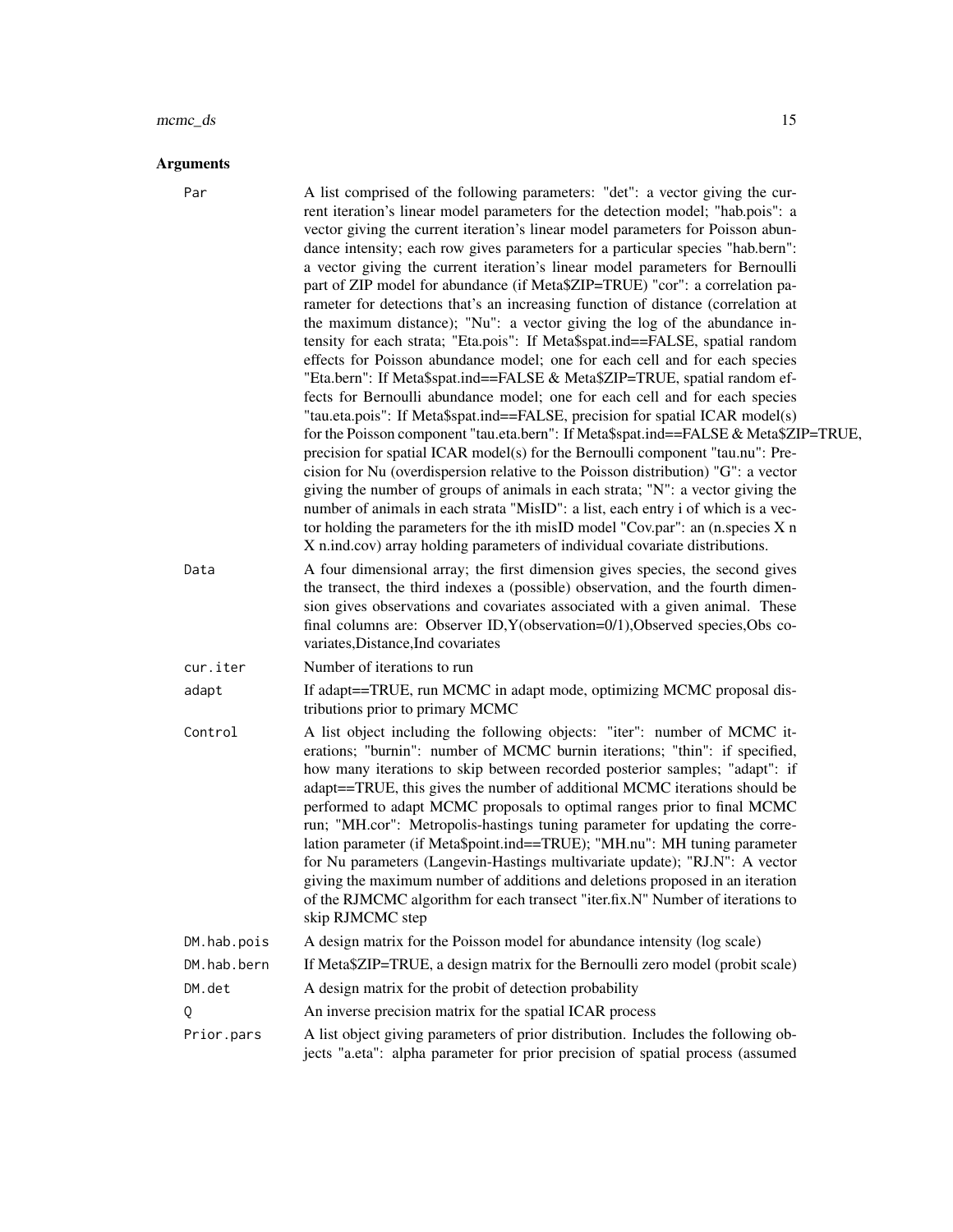Gamma(a.eta,b.eta)) "b.eta": beta parameter for prior precision of spatial process (assumed Gamma(a.eta,b.eta)) "a.nu": alpha parameter for prior precision of overdispersion process (assumed Gamma(a.nu,b.nu)) "b.nu": beta parameter for prior precision of overdispersion process (assumed Gamma(a.nu,b.nu)) "beta.tau": Prior precision for regression coefficients "misID.mu": a list vector, each entry gives normal prior means for misID regression coefficients for the corresponding model in Meta\$misID.mat (can be set to null if no misID) "misID.sd": a list vector, each entry gives normal prior sd for misID regression coefficients for the corresponding model in Meta\$misID.mat (can be set to null if no misID)

Meta A list object giving a number of other features of the dataset, including: "n.transects" Number of transects "n.species" Number of species "S" Number of strata cells "spat.ind" Indicator for spatial dependence "Area.hab" Vector giving relative area covered by each strata "Area.trans" Vector giving fraction of area of relevant strata covered by each transect "Adj" Adjacency matrix giving connectivity of spatial grid cells "Mapping" Vector mapping each transect into a parent strata "Covered.area" Vector giving the fraction of each strata covered by transects "n.Observers" Vector giving the number of observers that operated on each transect "M" Matrix with species-specific rows giving maximum possible value for number of groups present in each transect (in practice just set high enough that values at M and above are never sampled during MCMC) and can be fine tuned as needed#' "stacked.names" Character vector giving column names for the dataset "factor.ind" Indicator vector specifying whether data columns are factors (1) or continuous (0) "detect" If TRUE, detection parameters are estimated; if FALSE assumes a census "Det.formula" a formula object specifying the model for the detection process "Levels" a list object, whose elements are comprised of detection model names; each element gives total # of levels in the combined dataset "i.binned" indicator for whether distances are recorded in bins (1) or are continuous (0) "dist.pl" gives the column in Data where distances are located "G.transect" vector holding current number of groups of animals present in area covered by each transect "N.transect" vector holding current number of animals present in covered area by each transect "grps" indicator for whether observations are for groups rather than individuals "n.bins" number of distance bins (provided i.binned=1) "Bin.length" vector giving relative size of distance bins "n.ind.cov" Number of individual covariates (distance is not included in this total, but group size is) "Cov.prior.pdf" character vector giving the probability density function associated with each individual covariate (type ? hierarchical\_DS for more info) "Cov.prior.parms" An (n.species X n X n.ind.cov) array providing "pseudo-prior" parameters for individual covarate distributions (only the first row used if a signle parameter distribution) "Cov.prior.fixed" indicator vector for whether parameters of each covariate distribution should be fixed within estimation routine "Cov.prior.n" (#species X #covariates) Matrix giving number of parameters in each covariate pdf "ZIP" If TRUE, fit a ZIP model to abundance "point.ind" Indicator for whether point independence assumed (if no, then no correlation modeled b/w multiple observers as function of distance) "last.ind" If TRUE (and point.ind=TRUE), point independence operates by assuming 0 dependence at the farthest bin "cor.const" If TRUE, forces estimates of correlation associated with point independence to be positive if last.ind==FALSE or neg-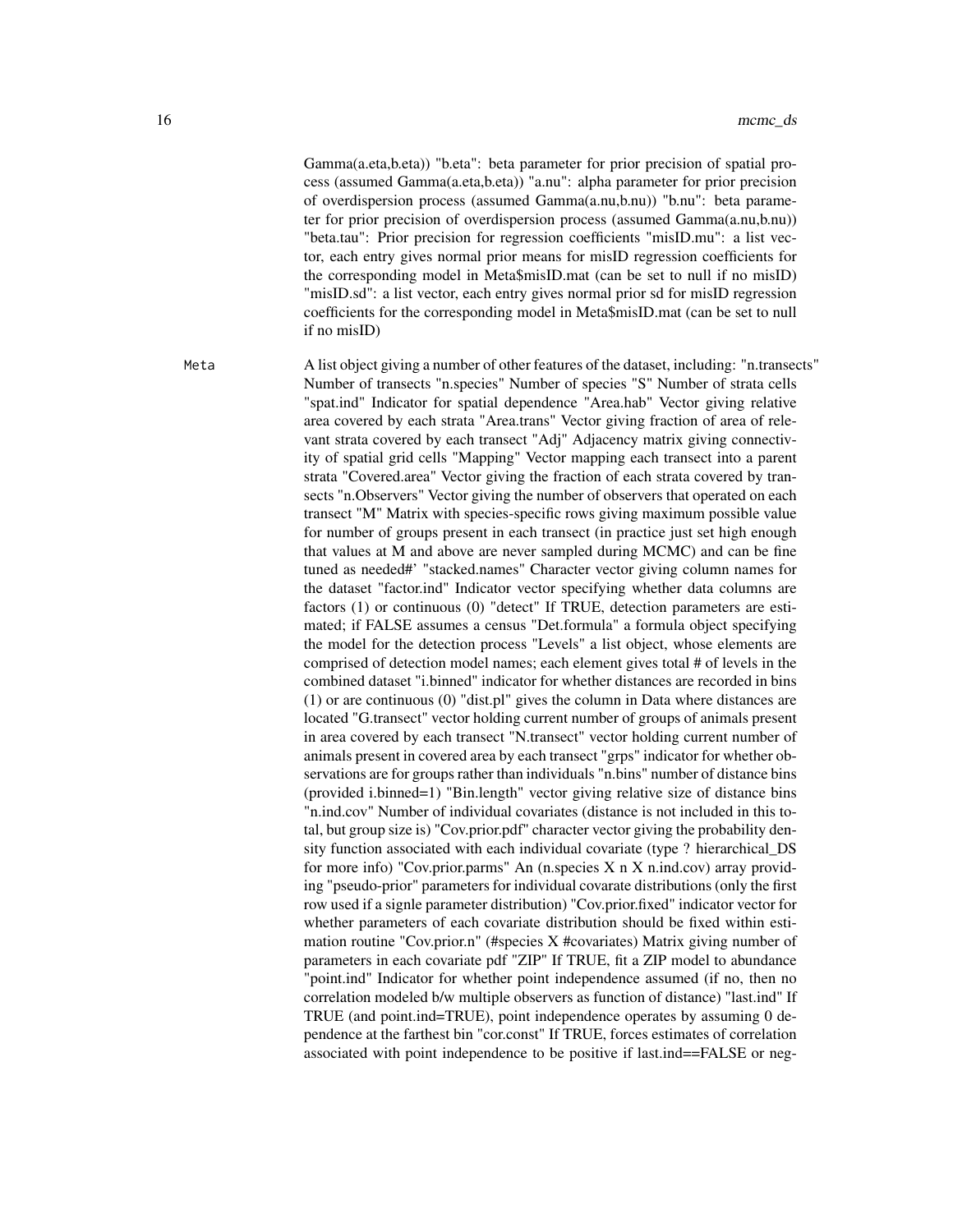<span id="page-16-0"></span>ative if last.ind==TRUE (default is FALSE) "fix.tau.nu" Indicator for whether tau.nu should be fixed (1) or estimated(0) "srr" Indicator for whether a spatially restricted regression model should be employed (1) or not (0) "srr.tol" Threshold eigenvalue level for SRR; only eigenvectors with higher eigenvalues than srr.tol are included in SRR formulation "misID" If TRUE, misidentification of species is modeled "misID.mat" With true state on rows and assigned state on column, each positive entry provides an index to misID.models (i.e. what model to assume on multinomial logit space); a 0 indicates an impossible assigment; a negative number designates which column is to be obtained via subtraction "misID.models" A formula vector providing linar model-type formulas for each positive value of misID.mat. "misID.symm" If TRUE, classification probabilities assumed to be symmetric (e.g. pi^2|1=pi^1|2) "N.par.misID" A vector specifying the number of parameters needed for each misID model "N.hab.pois.par" A vector specifying the number of parameters needed for each species' Poisson abundance model "N.hab.bern.par" If fitting a ZIP model, this vector specifying the number of parameters needed for each species' Bernoulli zero model "post.loss" If TRUE, observed and predicted detections are compiled for posterior predictive loss

#### Value

returns a list with the following objects: "MCMC": An 'mcmc' object (see 'coda' R package) containing posterior samples; "Accept": A list object indicating the number of proposals that were accepted for parameters updated via Metropolis- or Langevin-Hastings algorithms; "Control": A list object giving MCMC tuning parameters (which are updated if the 'adapt' alorithm is used) "Obs.N": Records latent abundance in each transect; dimension is (n.species  $X \#$  samples X # transects) "Pred.N": Posterior predictive distribution for abundance in each transect; obtained by sampling a Poisson distribution given current parameter values (with possible zero inflation) "Post": Holds posterior samples for strata specific group sizes ("Post\$G") and abundance ("Post\$N") "Obs.det": if Meta\$post.loss=TRUE, an array holding observed detection types for posterior predictive loss calculations dim = c(n.transects,n.obs.types,n.obs.types) "Pred.det": if Meta\$post.loss=TRUE, an array holding predicted detection types for posterior predictive loss cal $culations dim = c(n.mcmc.iter, n.transposets, n.obs.types, n.obs.types)$ 

#### Author(s)

Paul B. Conn

plot\_N\_map *function to plot a map of abundance. this was developed for spatiotemporal models in mind*

#### Description

function to plot a map of abundance. this was developed for spatio-temporal models in mind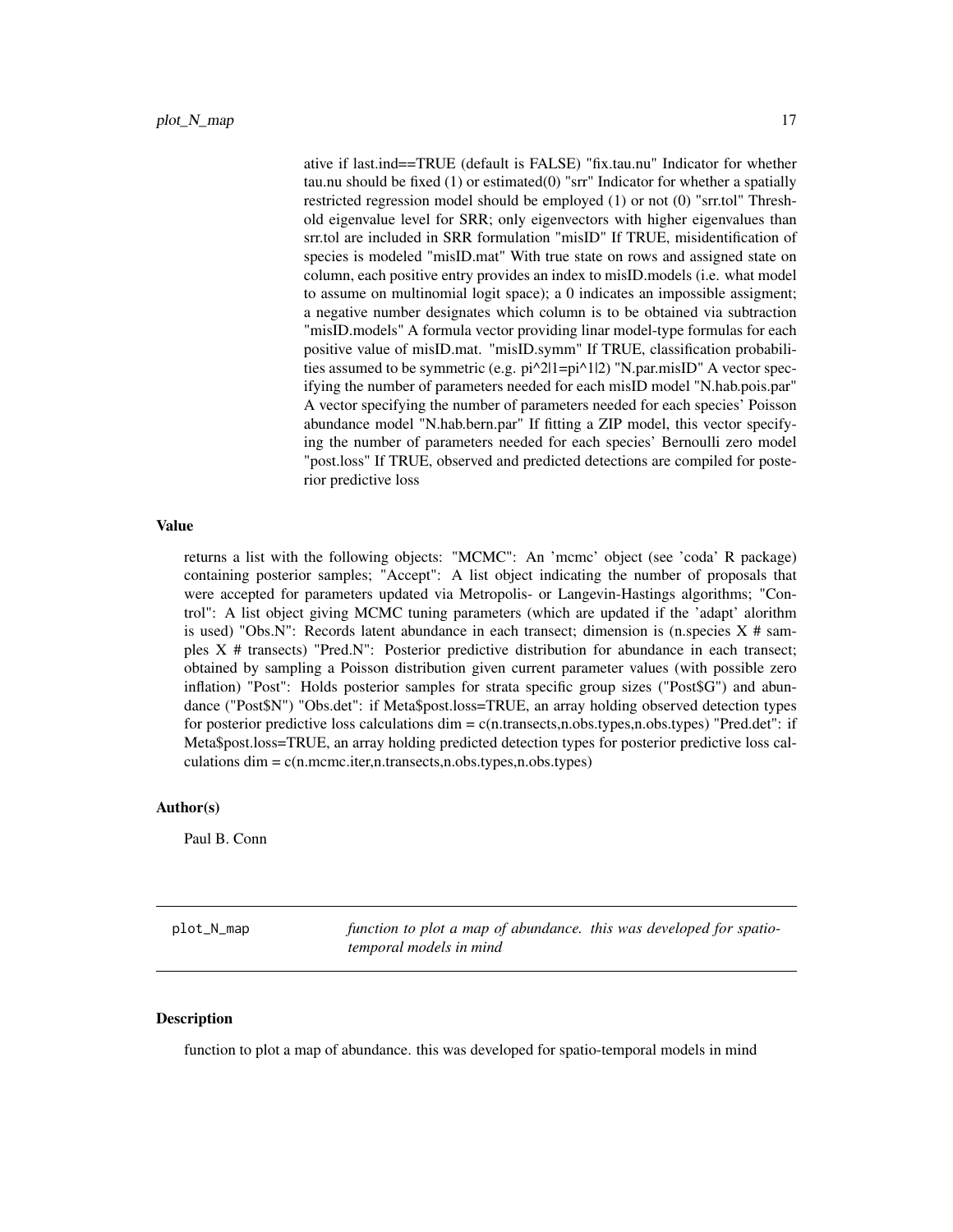#### <span id="page-17-0"></span>Usage

plot\_N\_map(cur.t, N, Grid, highlight = NULL)

#### Arguments

| cur.t     | time step to plot                                                                                        |
|-----------|----------------------------------------------------------------------------------------------------------|
| N         | A vector of values to plot (e.g. abundance)                                                              |
| Grid      | A list of SpatialPolygonsDataFrame (one for each time step) - holding survey<br>unit spatial information |
| highlight | If provided, the rows of Grid[[cur.t]] to specially highlight                                            |

#### Value

A ggplot2 object

#### Author(s)

Paul B. Conn

| plot_obs_pred | plot 'observed' versus predicted values for abundance of each species |
|---------------|-----------------------------------------------------------------------|
|               | at each transect                                                      |

#### Description

plot 'observed' versus predicted values for abundance of each species at each transect

#### Usage

plot\_obs\_pred(Out)

#### Arguments

Out Output list from "mcmc\_ds.R"

#### Author(s)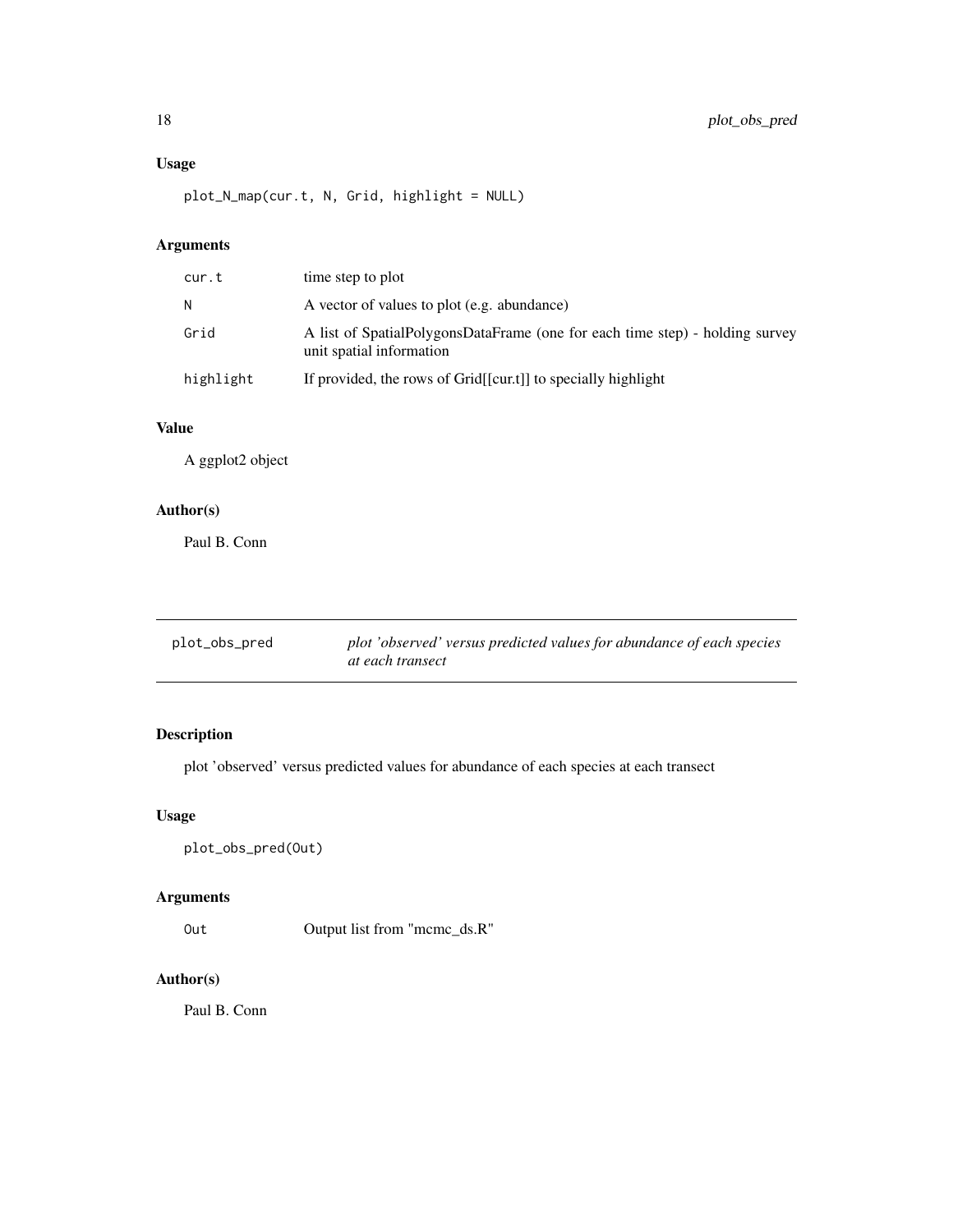<span id="page-18-0"></span>

#### Description

function to calculate posterior predictive loss given the output object from hierarchicalDS

#### Usage

post\_loss(Out, burnin = 0)

#### Arguments

| Out    | Output object from running hierarchicalDS                                        |
|--------|----------------------------------------------------------------------------------|
| burnin | Any additional #'s of values from beginning of chain to discard before calculat- |
|        | ing PPL statistic (default is $\theta$ )                                         |

#### Value

A matrix with posterior variance (P), sums of squares (G) for the posterior mean and median predictions (compared to Observations), and total posterior loss (D)

#### Author(s)

Paul B. Conn

probit.fct *Mrds probit detection and related functions*

#### Description

For independent observers, probit.fct computes observer-specific detection functions, conditional detection functions, delta dependence function, duplicate detection function (seen by both), and pooled detection function (seen by at least one).

#### Usage

```
probit.fct(x, formula, beta, rho, ...)
```
#### Arguments

| x.                      | vector of perpendicular distances                                       |
|-------------------------|-------------------------------------------------------------------------|
| formula                 | linear probit formula for detection using distance and other covariates |
| beta                    | parameter values                                                        |
| rho                     | maximum correlation at largest distance                                 |
| $\cdot$ $\cdot$ $\cdot$ | any number of named vectors of covariates used in the formula           |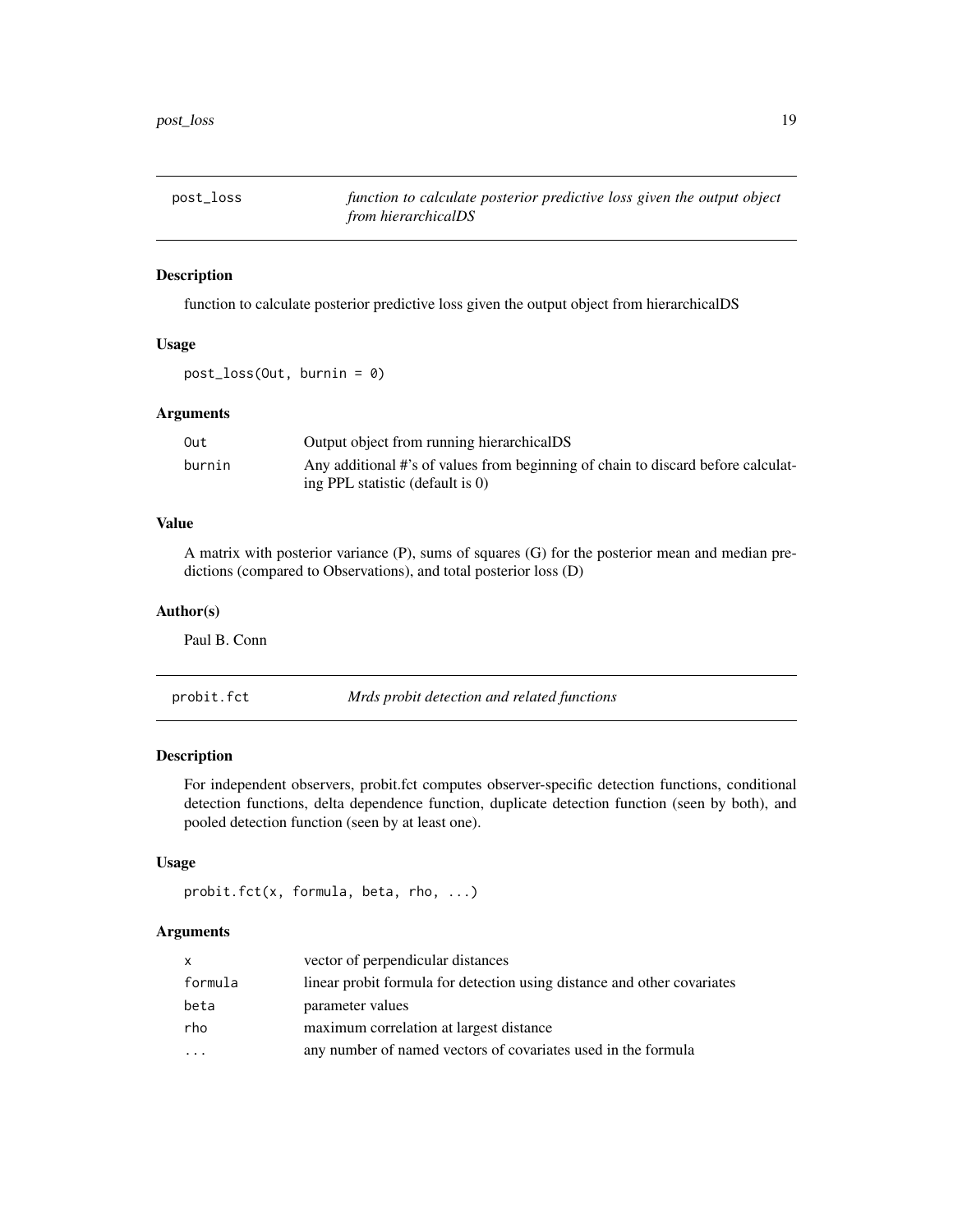#### <span id="page-19-0"></span>Details

The vectors of covariate values can be of different lengths because expand.grid is used to create a dataframe of all unique combinations of the distances and covariate values and the detection and related values are computed for each combination. The covariate vector observer=1:2 is automatically included. The folowing is too long for the examples section: test=probit.fct $(0:10, \sim \text{distance}, c(1, -1))$ .15),.8,size=1:3) par(mfrow=c(1,2)) with(test[test\$observer==1,], plot(distance,p,ylim=c(0,1),xlab="Distance",ylab="Detect probability") points(distance,pc,pch=2) points(distance,dup,pch=3) points(distance,pool,pch=4) legend(1,.2,legend=c("Detection","Conditional detection","Duplicate detection","Pooled detection"),pch=1:4,bty="n") plot(distance,delta,xlab="Distance",ylab="Dependence") )

#### Value

dat dataframe with distance, observer, any covariates specified in ... and detection probability p, conditional detection probability pc, dupiicate detection dup, pooled detection pool and dependence pc/p=delta.

#### Author(s)

Jeff Laake

| rect_adj | Produce an RW1 adjacency matrix for a rectangular grid for use with |
|----------|---------------------------------------------------------------------|
|          | areal spatial models (queens move)                                  |

#### Description

Produce an RW1 adjacency matrix for a rectangular grid for use with areal spatial models (queens move)

#### Usage

 $rect\_adj(x, y, byrow = FALSE)$ 

#### Arguments

| X     | number of cells on horizontal side of grid                     |
|-------|----------------------------------------------------------------|
| v     | number of cells on vertical side of grid                       |
| byrow | If TRUE, cell indices are filled along rows (default is FALSE) |

#### Value

adjacency matrix

#### Author(s)

Paul Conn <paul.conn@noaa.gov>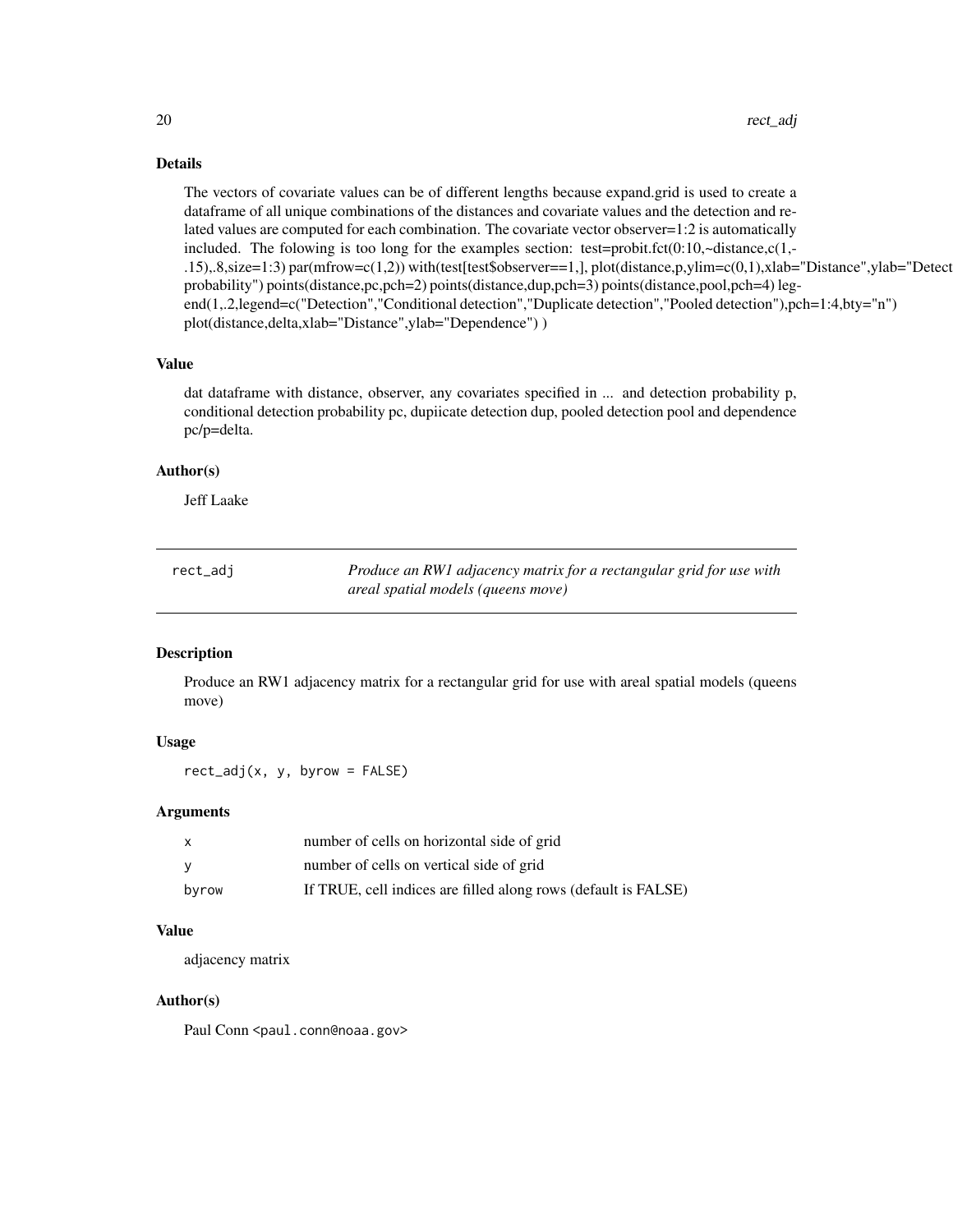<span id="page-20-0"></span>

| rect_adj_RW2 | Produce an RW2 Adjacency matrix for a rectangular grid for use                                                                             |
|--------------|--------------------------------------------------------------------------------------------------------------------------------------------|
|              | with areal spatial models. This formulation uses cofficients inspired<br>by a thin plate spline, as described in Rue & Held, section 3.4.2 |
|              | Here I'm outputting an adjacency matrix of 'neighbor weights' which                                                                        |
|              | makes $Q$ construction for regular latices easy to do when not trying                                                                      |

*to make inference about all cells (i.e., one can just eliminate rows and columns associated with cells one isn't interested in and set Q=- Adj+Diag(sum(Adj))*

#### Description

Produce an RW2 Adjacency matrix for a rectangular grid for use with areal spatial models. This formulation uses cofficients inspired by a thin plate spline, as described in Rue & Held, section 3.4.2 Here I'm outputting an adjacency matrix of 'neighbor weights' which makes Q construction for regular latices easy to do when not trying to make inference about all cells (i.e., one can just eliminate rows and columns associated with cells one isn't interested in and set Q=-Adj+Diag(sum(Adj))

#### Usage

rect\_adj\_RW2(x, y, byrow = FALSE)

#### Arguments

| x     | number of cells on horizontal side of grid                     |
|-------|----------------------------------------------------------------|
| ۷     | number of cells on vertical side of grid                       |
| byrow | If TRUE, cell indices are filled along rows (default is FALSE) |

#### Value

adjacency matrix

#### Author(s)

Paul Conn <paul.conn@noaa.gov>

#### rrw *SIMULATE AN ICAR PROCESS*

#### Description

SIMULATE AN ICAR PROCESS

#### Usage

rrw(Q)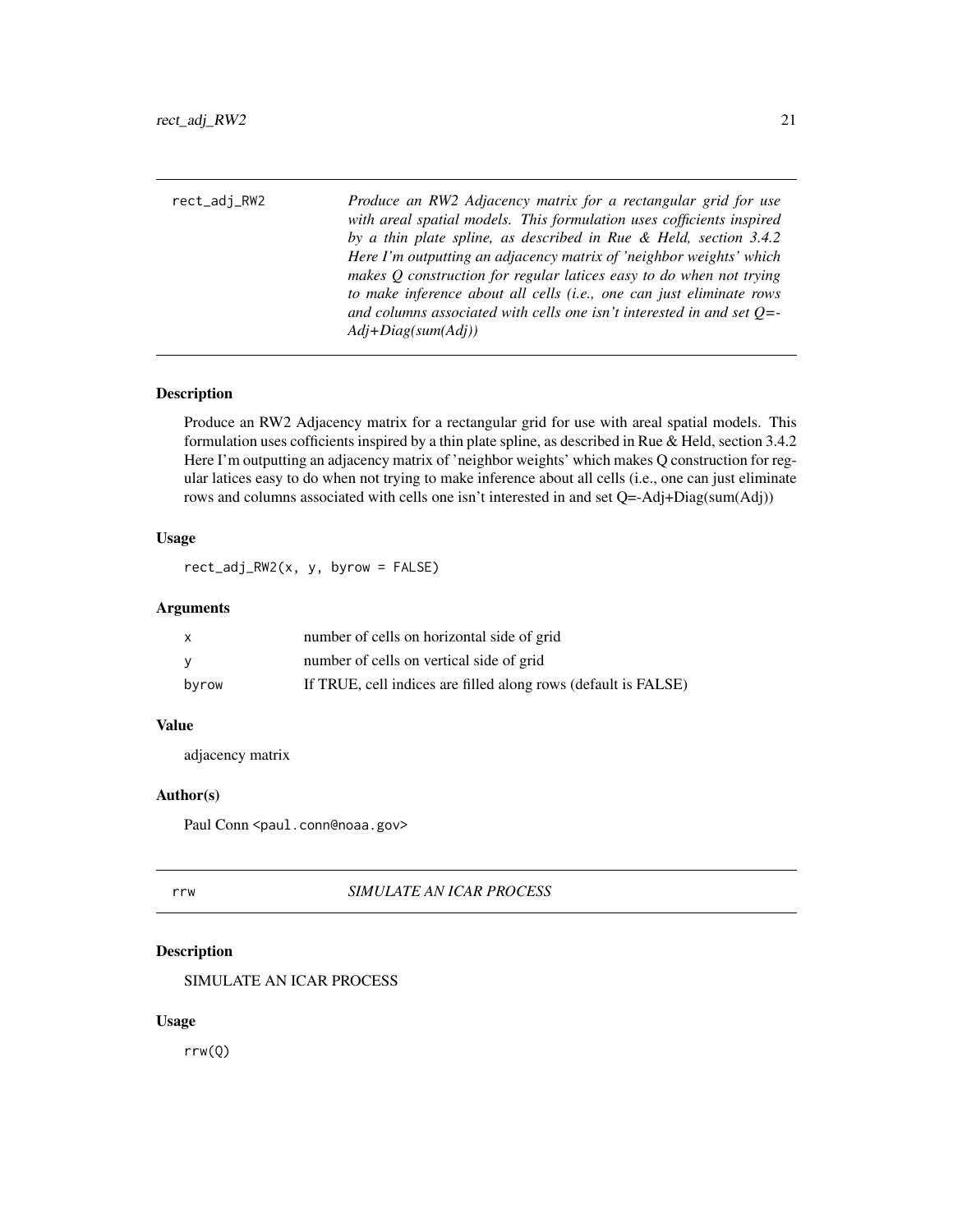#### <span id="page-21-0"></span>Arguments

Q Precision matrix for the ICAR process

#### Value

Spatial random effects

#### Author(s)

Devin Johnson

simdata *MCMC output from running example in Hierarchical DS*

#### Description

MCMC output from running example in Hierarchical DS

#### Author(s)

Paul Conn <paul.conn@noaa.gov>

| simulate_data | function to simulate double observer spatial distance sampling data |
|---------------|---------------------------------------------------------------------|
|               | subject to possible zero inflation and species misidentification    |

#### Description

function to simulate double observer spatial distance sampling data subject to possible zero inflation and species misidentification

#### Usage

```
simulate_data(S, Observers, ZIP = TRUE, misID = TRUE, tau.pois = 15,
tau.bern = 20)
```
#### Arguments

| -S        | number of spatial strata (a single transect is placed in each strata and assumed<br>to cover the whole strata) |
|-----------|----------------------------------------------------------------------------------------------------------------|
| Observers | $A$ (2 x S) matrix giving the observer identity for each transect                                              |
| ZIP       | If TRUE, simulate abundance using a zero-inflated Poisson model                                                |
| misID     | If TRUE, assume species misidentification                                                                      |
| tau.pois  | Precision of the ICAR process for Poisson abundance                                                            |
| tau.bern  | Precision of the ICAR process for zero inflation                                                               |
|           |                                                                                                                |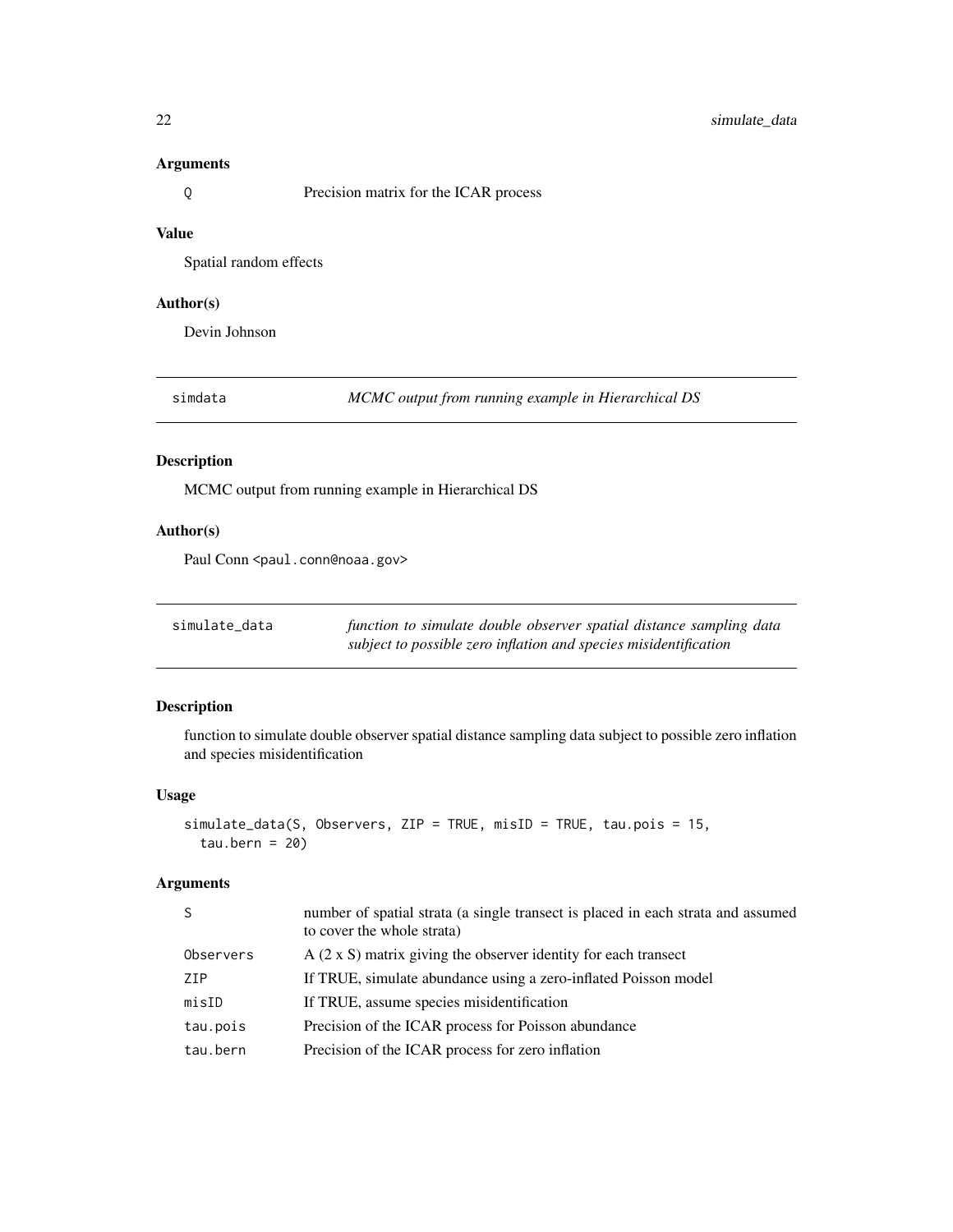#### <span id="page-22-0"></span>sim\_out 23

#### Value

a distance sampling dataset

#### Author(s)

Paul B. Conn

sim\_out *MCMC output from running example in Hierarchical DS*

#### Description

MCMC output from running example in Hierarchical DS

#### Author(s)

Paul Conn <paul.conn@noaa.gov>

square\_adj *Produce an adjacency matrix for a square grid*

#### Description

Produce an adjacency matrix for a square grid

#### Usage

square\_adj(x)

#### Arguments

x number of cells on side of grid

#### Value

adjacency matrix

#### Author(s)

Paul Conn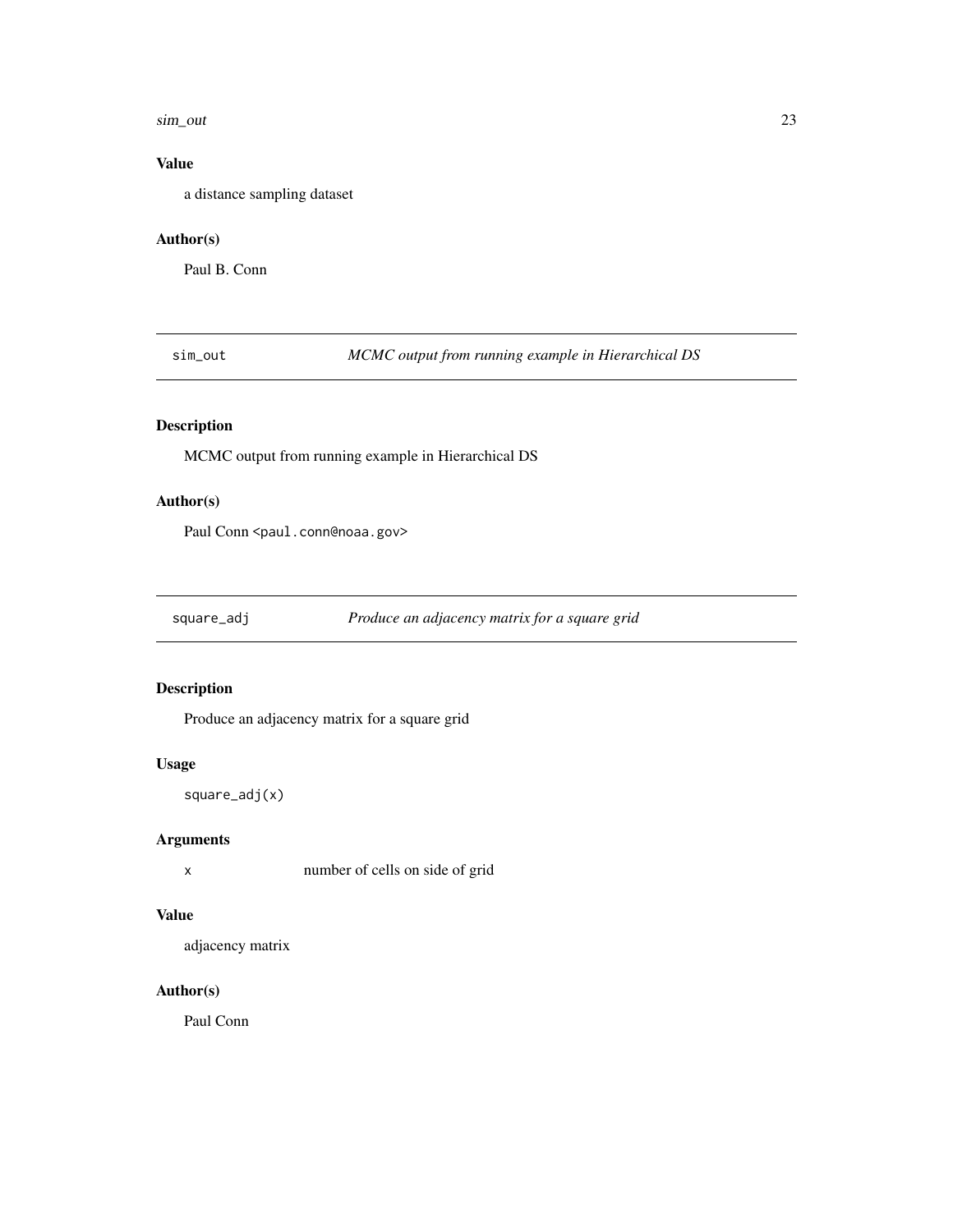<span id="page-23-0"></span>

#### Description

function to stack data (going from three dimensional array to a two dimensional array including only "existing" animals

#### Usage

```
stack_data(Data, Obs.transect, n.transects, stacked.names, factor.ind)
```
#### Arguments

| Data         | three-d dataset                                                                                 |
|--------------|-------------------------------------------------------------------------------------------------|
| Obs.transect | current number of observations of animals in each transect (vector)                             |
| n.transects  | number of transects                                                                             |
|              | stacked.names column names for new stacked dataset                                              |
| factor.ind   | a vector of indicator variables $(1 = factor/categorical variable, 0 = continuous$<br>variable) |

#### Value

a stacked dataset

#### Author(s)

Paul B. Conn

| stack_data_misID | function to stack data for midID updates (going from four dimensional |
|------------------|-----------------------------------------------------------------------|
|                  | array to a two dimensional array including observed groups            |

#### Description

function to stack data for midID updates (going from four dimensional array to a two dimensional array including observed groups

#### Usage

```
stack_data_misID(Data, G.obs, g.tot.obs, n.Observers, n.transects,
n.species, stacked.names, factor.ind)
```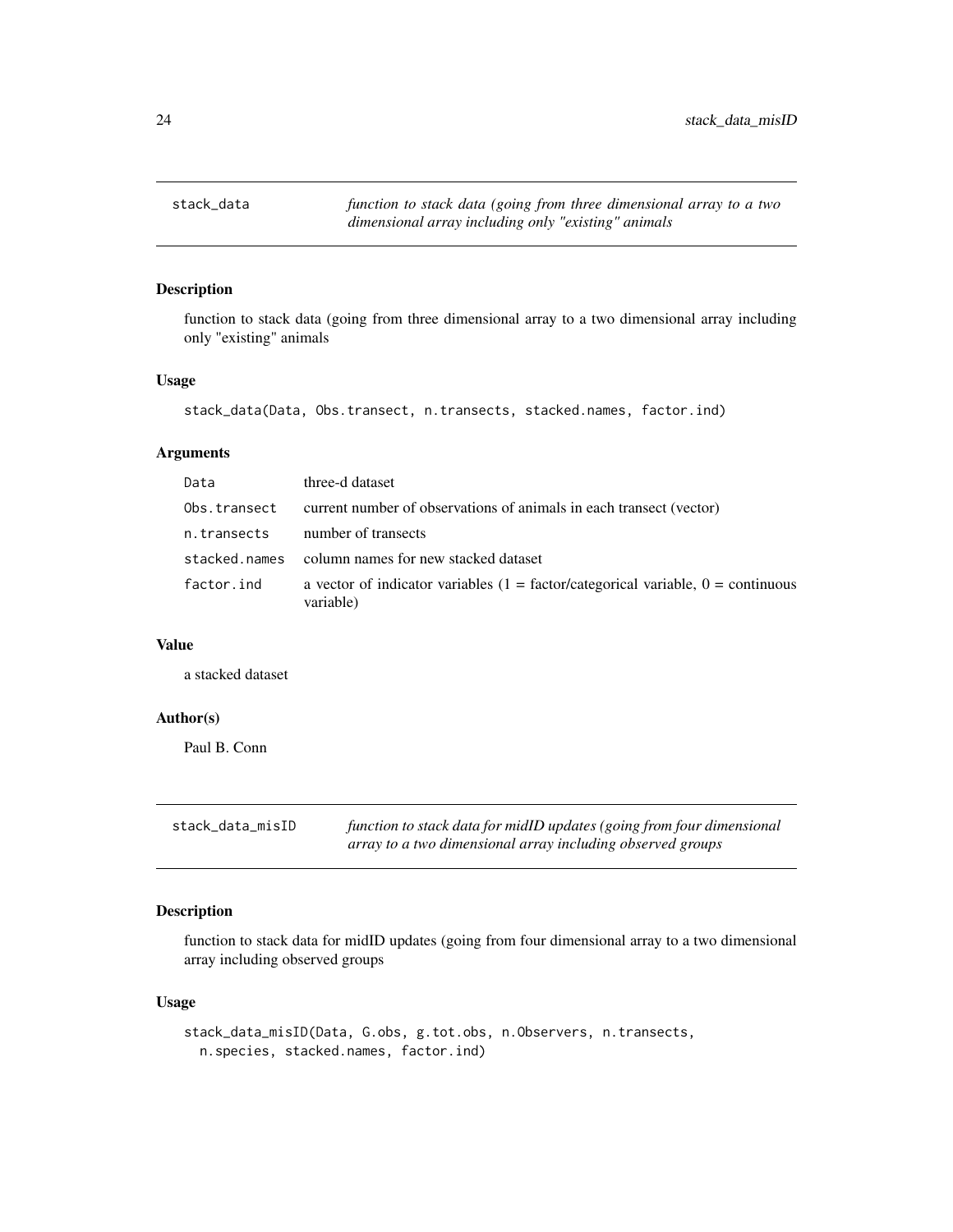#### <span id="page-24-0"></span>summary\_N 25

#### Arguments

| Data          | 4-d dataset                                                                                     |
|---------------|-------------------------------------------------------------------------------------------------|
| G.obs         | matrix giving the total numer of groups observed at least once by species and<br>transect       |
| g.tot.obs     | total number of observations for animals seen at least once                                     |
| n.Observers   | vector giving number of observers per transect                                                  |
| n.transects   | number of transects                                                                             |
| n.species     | number of species                                                                               |
| stacked.names | column names for new stacked dataset                                                            |
| factor.ind    | a vector of indicator variables $(1 = factor/categorical variable, 0 = continuous$<br>variable) |

#### Value

a stacked dataset (in matrix form)

#### Author(s)

Paul B. Conn

| summary_N | calculate parameter estimates and confidence intervals for various |  |  |  |
|-----------|--------------------------------------------------------------------|--|--|--|
|           | <i>loss functions</i>                                              |  |  |  |

#### Description

calculate parameter estimates and confidence intervals for various loss functions

#### Usage

summary\_N(Out)

#### Arguments

Out Output list from "mcmc\_ds.R"

#### Value

summary.N list vector, with the first list index indicating species

#### Author(s)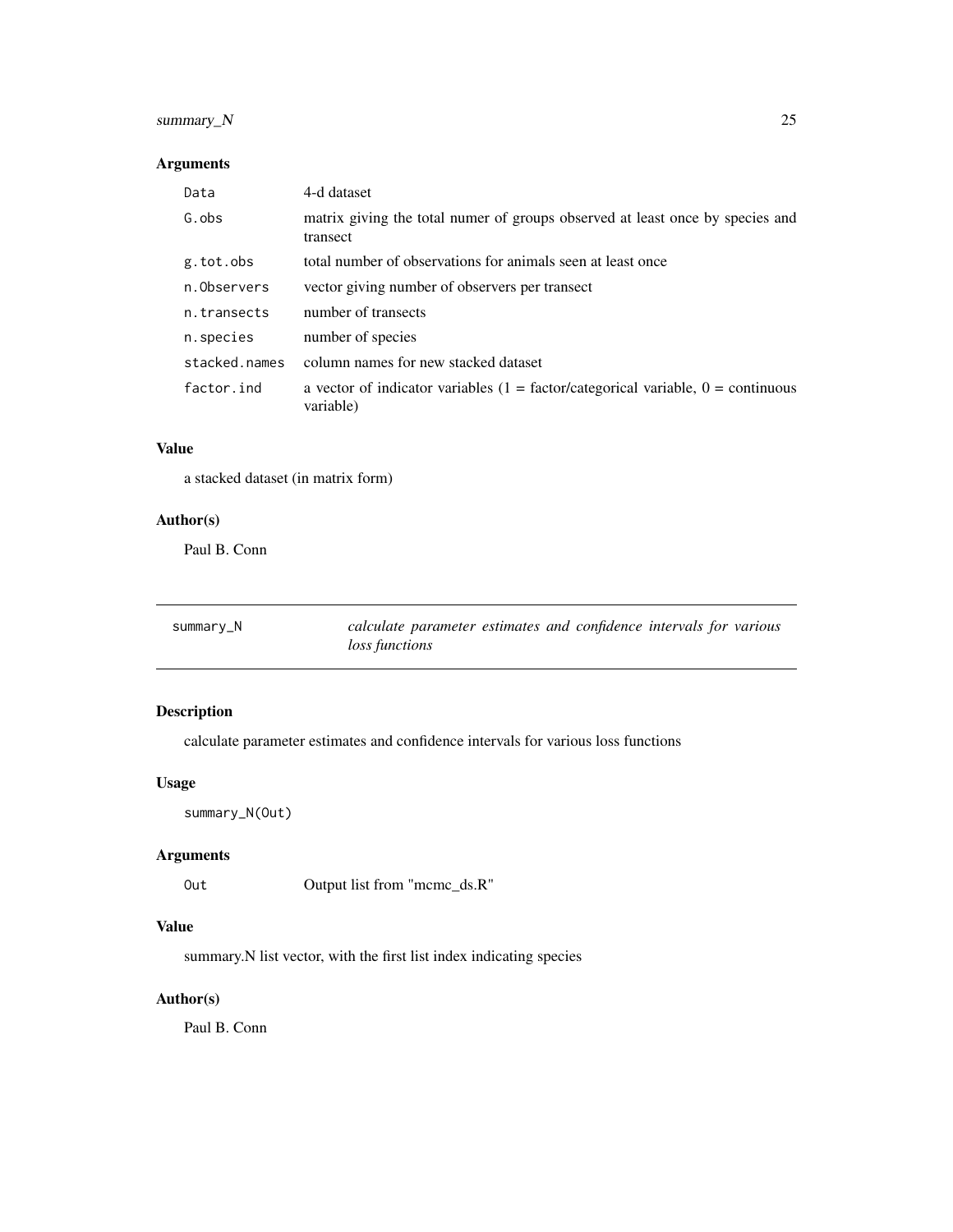<span id="page-25-0"></span>

### Description

function to calculate the joint pdf for a sample of values from one of a number of pdfs

#### Usage

switch\_pdf(x, pdf, cur.par, RE)

#### Arguments

| x         | values to be evaluated                                                                                                  |
|-----------|-------------------------------------------------------------------------------------------------------------------------|
| pdf       | probability density function (pois1, poisson, pois1_ln, poisson_ln, normal, multi-<br>nom)                              |
| cur.par   | a vector giving parameters for the specified distribution; only the first is used for<br>single parameter distributions |
| <b>RE</b> | random effects, if present                                                                                              |

#### Value

total log likelihood of points

#### Author(s)

Paul B. Conn

switch\_sample *function to sample from a specified probability density function*

#### Description

function to sample from a specified probability density function

#### Usage

switch\_sample(n, pdf, cur.par, RE)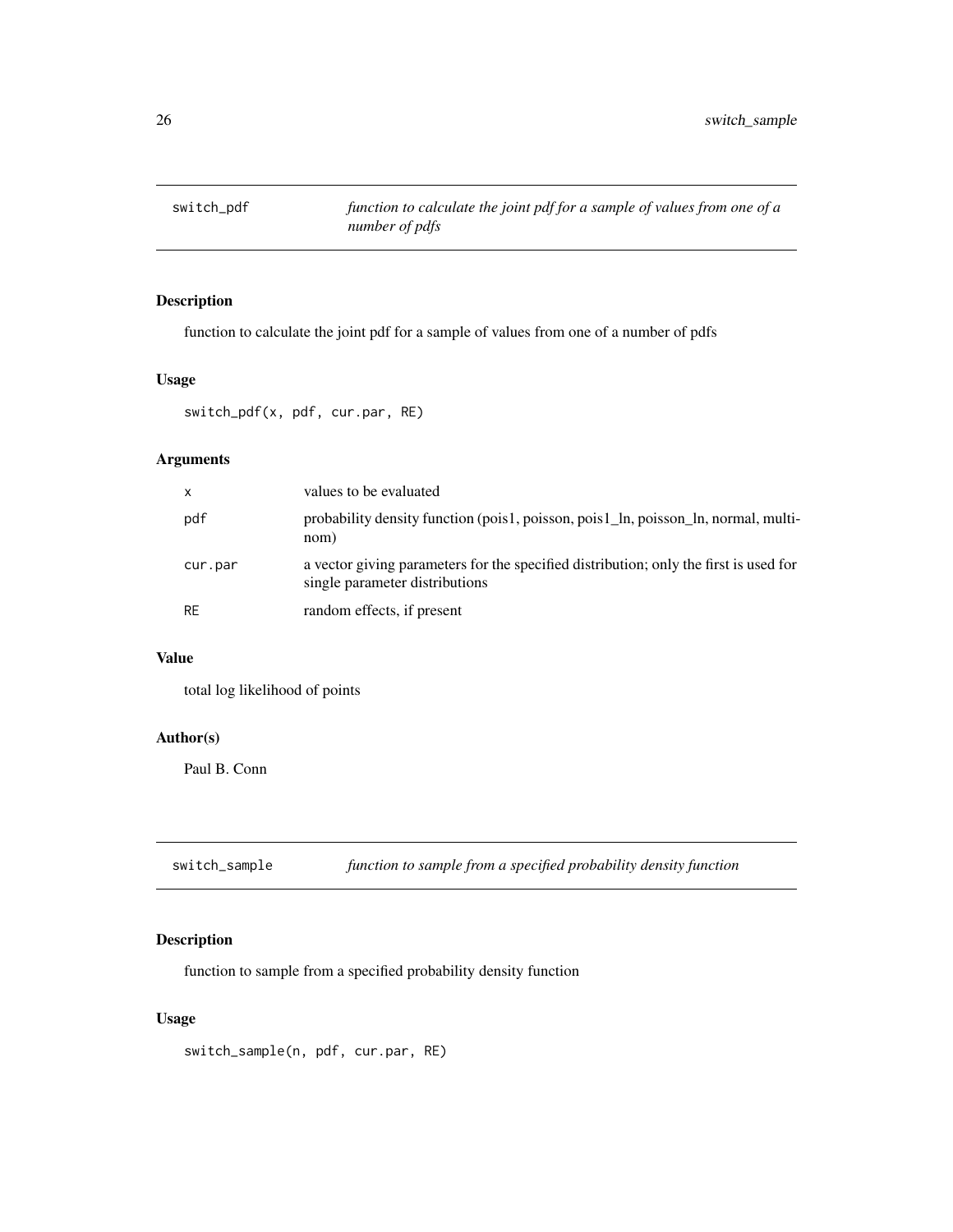#### <span id="page-26-0"></span>Arguments

| n         | number of samples desired                                                                                               |
|-----------|-------------------------------------------------------------------------------------------------------------------------|
| pdf       | probability density function (pois1, poisson, normal, unif.disc, unif.cont)                                             |
| cur.par   | a vector giving parameters for the specified distribution; only the first is used for<br>single parameter distributions |
| <b>RE</b> | random effects, if present                                                                                              |

#### Value

a vector of length n samples from the desired distribution

#### Author(s)

Paul B. Conn

| switch_sample_prior | function to sample from hyperpriors of a specified probability density   |
|---------------------|--------------------------------------------------------------------------|
|                     | function; note that initial values for sigma of lognormal random effects |
|                     | are fixed to a small value (0.05) to prevent numerical errors            |

#### Description

function to sample from hyperpriors of a specified probability density function; note that initial values for sigma of lognormal random effects are fixed to a small value (0.05) to prevent numerical errors

#### Usage

```
switch_sample_prior(pdf, cur.par)
```
#### Arguments

| pdf     | probability density function (pois1, poisson, normal, unif.disc, unif.cont)                                             |
|---------|-------------------------------------------------------------------------------------------------------------------------|
| cur.par | a vector giving parameters for the specified distribution; only the first is used for<br>single parameter distributions |

#### Value

a vector of length n samples from the desired distribution

#### Author(s)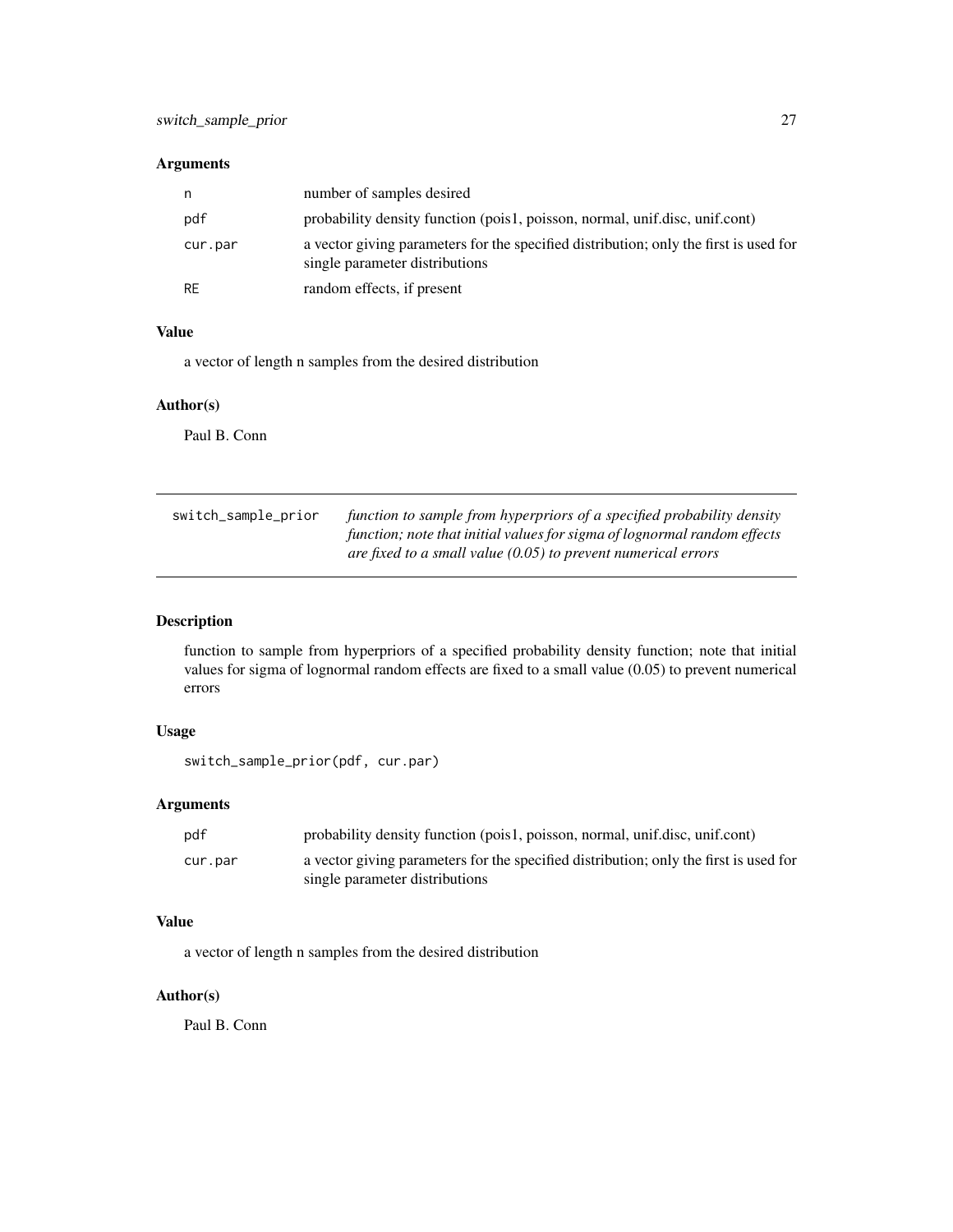<span id="page-27-0"></span>

#### Description

function to export posterior summaries from an mcmc object to a table

#### Usage

## S3 method for class 'mcmc' table(MCMC, file = NULL, type = "csv",  $a = 0.05$ )

#### Arguments

| <b>MCMC</b> | An mome object with columns referencing different parameter types (column<br>names are used for plotting labels) |
|-------------|------------------------------------------------------------------------------------------------------------------|
| file        | A file name to ouput to (including path); if null (default), outputs to screen                                   |
| type        | What type of table to produce (either "csv" or "tex")                                                            |
| a           | Value to use for credible intervals. For example, alpha= $0.05$ results in $95\%$<br>credible intervals          |

#### Author(s)